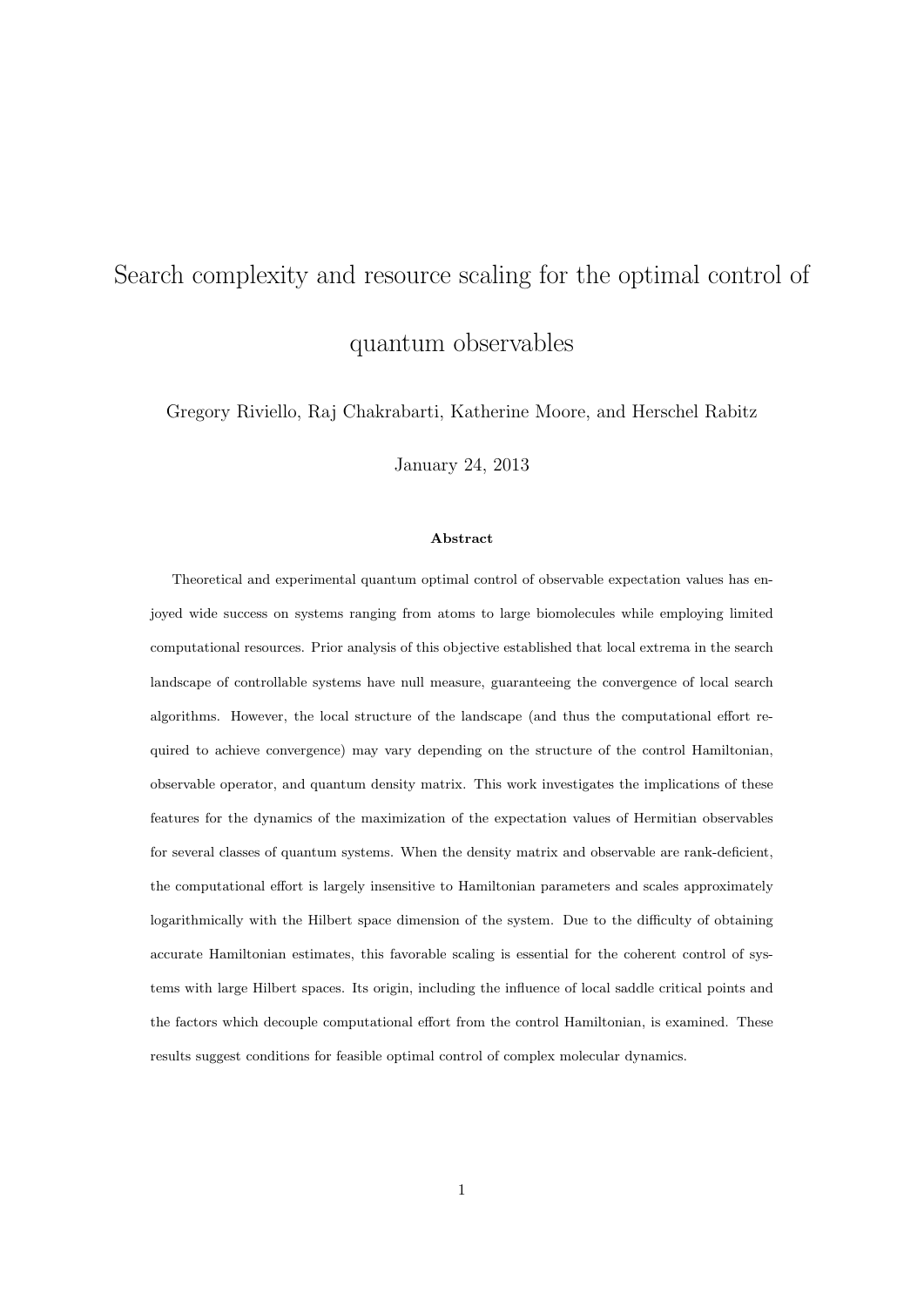## 1 Introduction

Three classes of problems - gate or propagator control, state or density matrix control, and observable control - have been studied in the quantum control community to date. The primary approaches to quantum optimal control are learning feedback (also called optimal control experiments, or OCE), which iteratively updates the control field based on an experimentally measured value of the performance index, and open loop control (also called optimal control theory, or OCT), wherein the control that maximizes the performance index is identified numerically or analytically.

For problems such as state [1, 2, 3] or propagator [4, 5] control, optimal control theory (OCT) is essential since estimating the entire system propagator or state experimentally at each step, which is required for learning control, is very expensive. Still, application of optimal control theory requires accurate estimates of the time-independent Hamiltonian. Most proposals for quantum computing (which require propagator control) are based on coupled qubit systems, for which the Hamiltonian may be known quite accurately (ref). However, as recently demonstrated for state tomography, estimation error increases rapidly with Hilbert space dimension and often has poor performance for larger systems. Although the Hamiltonian need only be estimated onc, the quantum Hamiltonian estimation problem is more nonlinear in the parameters than state or propagator estimation, and is hence even more prone to estimation error and poor finite sample performance, especially for large Hilbert space dimensions. To date, much of the literature on Hamiltonian estimation has focused on estimation of a small number of unknown Hamiltonian parameters [6]. For larger systems where the Hamiltonian estimation error can be considerable, as is the case with most molecules, OCT may be more useful as a means of obtaining an initial guess for the optimal control  $\bar{\varepsilon}(\cdot)$ , which may then need to be refined using learning control methods. Alternatively, the problem may be solved entirely through the use of learning control methods. This has been the most common approach used thus far, with numerous laboratory successes to date across a wide variety of molecular systems [7, 8, 9, 10, 11, 12, 13, 14, 15, 16, 17].

Due to the necessity of applying learning feedback to identify optimal controls for complex molecular dynamics, the scaling of search effort for learning control optimization plays a central role in determin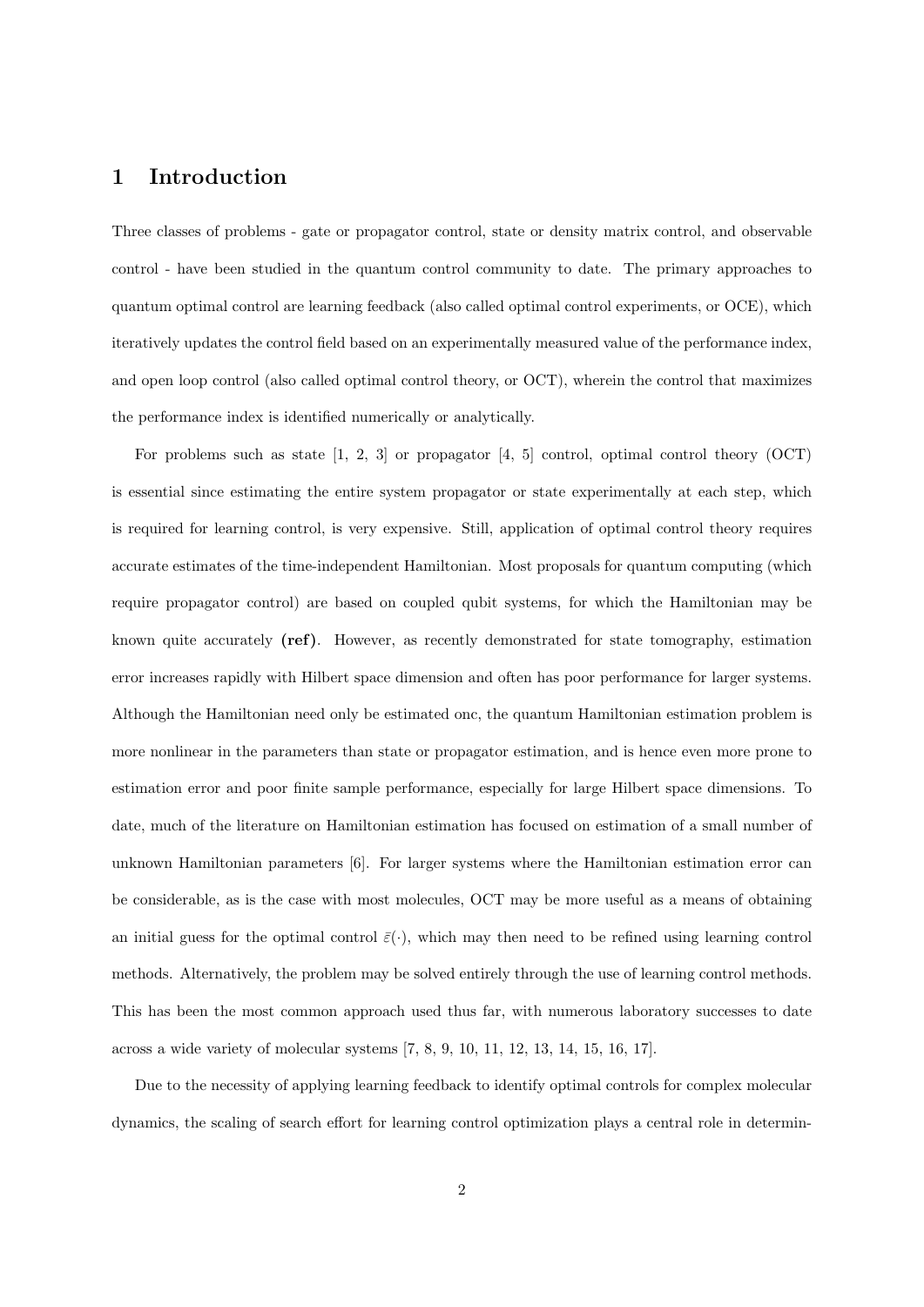ing the feasibility of such strategies for complex molecules. Experimental evidence indicates that this search effort typically falls between  $10^2$  and  $10^3$  algorithmic iterations regardless of molecular size (and complexity) for systems studied to date  $[7, 9, 10, 14, 17, 18, 19, 20, 21, 22, 23, 24]$ . Recent analytic results on the topology of quantum observable control landscapes show that the measure of false traps in these landscapes is null in the space of possible control fields, facilitating the convergence of learning feedback algorithms. However, this favorable topology is in itself not sufficient to explain the rapid and uniform convergence observed across molecules of qualitatively different complexity in OCE studies. In this work, we study the optimization dynamics for observable learning feedback control for realistic molecular systems and assess the influence of landscape local structure and critical points on these search dynamics. We relate these landscape features to physical properties of the molecular systems - including control Hamiltonian, internal Hamiltonian, density matrix spectrum and type of observable of interest and assess the conditions under which the search complexity is sufficiently low for rapid convergence of learning feedback strategies.

The paper is organized as follows. Section 2 develops the theoretical and computational foundation for quantum observable control, including a discussion of the landscape structure and algorithm employed in this work. Section 3 describes a series of metrics designed to characterize the local and global properties of the control landscape. Section 4 introduces a diverse group of generic quantum systems, as well as control Hamiltonians derived from common objectives in molecular spectroscopy, in order to illustrate the range of landscape structures experienced during quantum observable optimizations. Section 5 studies the computational search effort and scaling of control resources for both sets of systems, while Section 6 connects these trends in computational effort to landscape structure via the metrics in Section 3.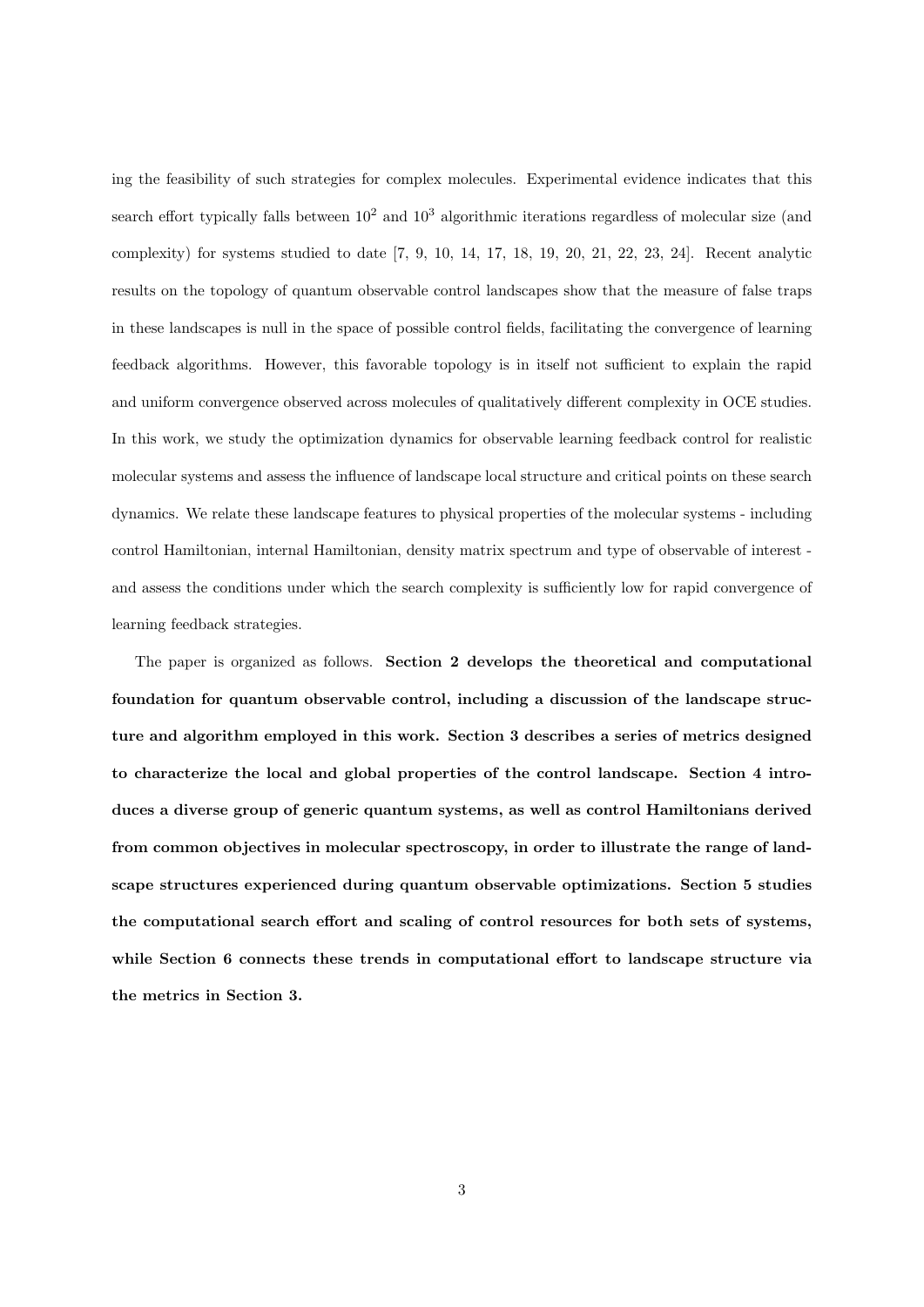# 2 Theory and Methodology

## 2.1 Dynamical Formulation of the Control Objective

Consider an N-dimensional isolated quantum system whose dynamics are governed by the time-dependent Schrödinger equation,

$$
i\hbar \frac{\partial U(t,0)}{\partial t} = H(\kappa, t)U(t,0), \qquad U(0,0) \equiv \mathbb{I},\tag{1}
$$

where  $H(\kappa, t)$  is the time-dependent Hamiltonian whose control variables are denoted as  $\kappa$ . We will set  $\hbar = 1$ . The unitary propagator at some final time T is

$$
U(T,0) = \mathbf{T} \exp\left(-i \int_0^T H(\kappa,t)dt\right),\tag{2}
$$

where **T** is the time-ordering operator and  $U(T, 0)$  is implicitly understood to be a function of  $\kappa$ .

We are interested in the class of control objective functionals

$$
J[U(\cdot,0),\ \varepsilon(\cdot)] = F(U(T,0)).\tag{3}
$$

The endpoint control objective  $F$  may be defined as the expectation value of a specified quantum observable Θ, which may be written as follows:

$$
F(U) = \text{Tr}(U\rho_0 U^{\dagger} \Theta). \tag{4}
$$

where  $\rho_0$  denotes the initial density matrix of the system. The quantum system is assumed to be controllable such that (i) any desired U can be generated by some choice of  $\kappa$  at time T. In addition, to facilitate convergence analysis, we assume (ii) any local variation of U can be generated via some variation of  $\kappa$ . Condition (i) is equivalent to the requirement that the Lie algebra generated from  $H_0$  and  $\mu$  forms a complete set of operators [25], which can be easily verified for any given control system by computing repeated commutators of  $H_0$  and  $\mu$ . Condition (ii) is equivalent to requiring that the components  $\mu_{ij}(t)$ of the time evolved density matrix (in the Heisenberg picture) are linearly independent functions of time. Denoting by  $\nu(A) = \mathbf{a}$ , where the components of  $\mathbf{a}$  are the  $N^2$  independent parameters of a Hermitian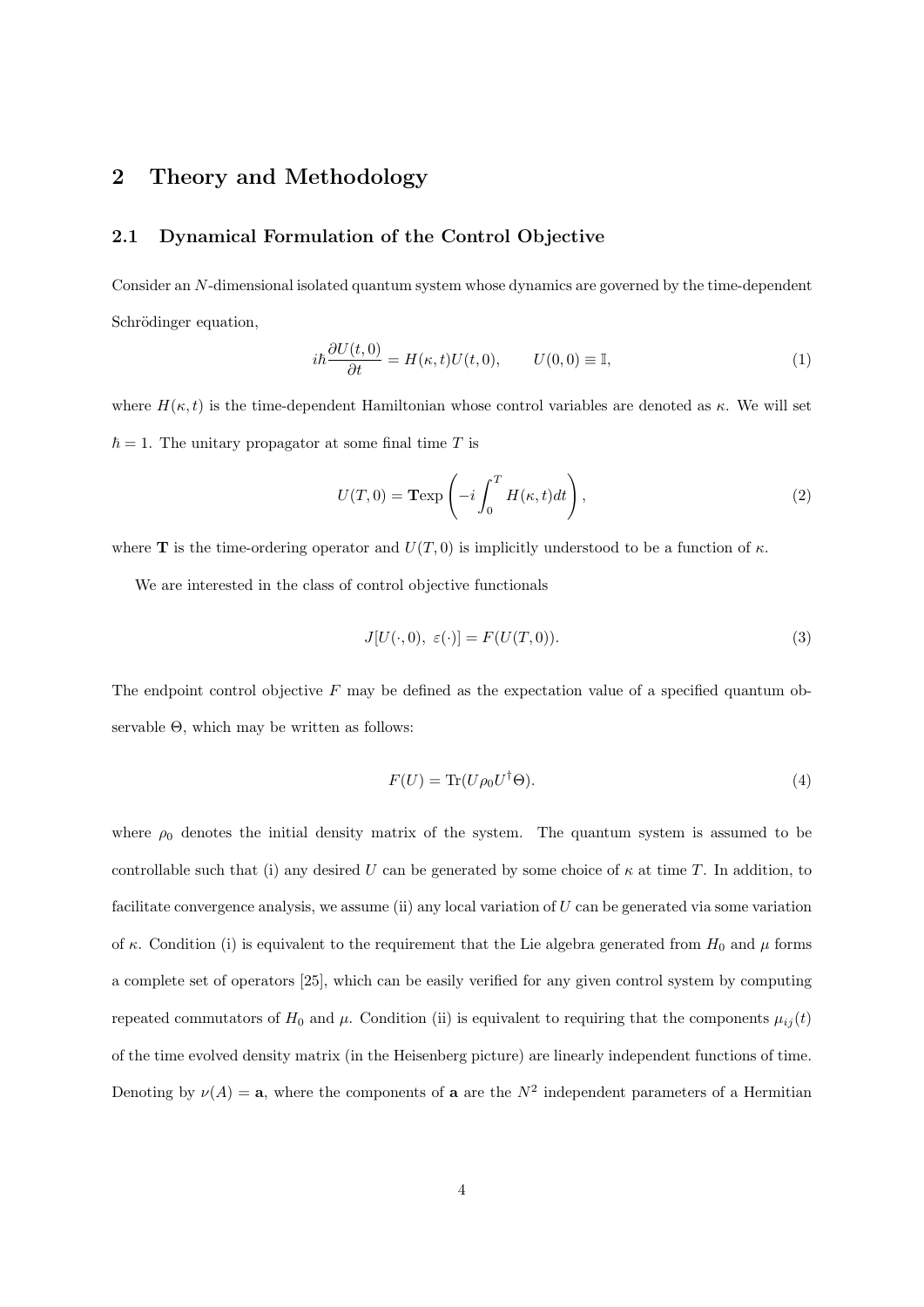matrix A, this condition is equivalent to demanding that the matrix

$$
\mathbf{S}_{ij,pq}^{\varepsilon,T} \quad = \quad \int_0^T \nu \left( \mu(t) \right) \left[ \nu \left( \mu(t) \right) \right]' \mathrm{d} \mathbf{t}
$$

where ' denotes the matrix transpose, is full rank (nonsingular) (ref).  $S^{\varepsilon,T}$ , a Gramian matrix (i.e., the tensor product of vectors in a real vector space), is an  $N \times N$ -dimensional positive-semidefinite symmetric matrix. This condition, which facilitates convergence of local search algorithms, is verified numerically in Section ??.

In this work, the objective  $F$  of Eq. (4) is optimized by shaping an external electric field that interacts with an isolated quantum system, i.e.  $\kappa \to \varepsilon(t)$ . We consider a controllable quantum system of N levels  $|1\rangle, \ldots, |N\rangle$  whose dynamics are given by the time-dependent Hamiltonian  $H(t) = H_0 - \mu \cdot \varepsilon(t)$ , where H<sub>0</sub> describes the free dynamics of the system,  $\mu$  is the dipole operator, and  $\varepsilon(t)$  is the control field. To solve for optimal controls  $\varepsilon(t)$  that maximize or minimize Eq. (3), it is useful to define a Lagrangian functional  $\bar{J}$  that directly imposes the dynamical constraint in Eq. (1):

$$
\bar{J} = \text{Tr}(U(T,0)\rho_0 U^{\dagger}(T,0)\Theta) + \int_0^T \text{Tr}\left[\phi^{\dagger}(t,0)\left(-i(H_0 - \mu \cdot \varepsilon(t))U(t,0) - \frac{dU(t,0)}{dt}\right)\right] dt \tag{5}
$$

where  $\phi(t)$  is a Lagrange multiplier matrix function.

A necessary condition for solving problem of maximizing or minimizing (3) subject to the dynamical constraint is satisfaction of the first-order conditions (Euler-Lagrange equations) for the Lagrangian  $\bar{J}$ . The first Euler-Lagrange equation is simply the Schrödinger equation  $(1)$ . To derive the remaining first-order conditions, it is convenient to integrate by parts and rewrite  $\bar{J}$  in terms of the associated PMP-Hamiltonian function H [26, 27]:

$$
\bar{J} = F(U(T,0)) - i \text{Tr}(\phi^{\dagger}(T,0)U(T,0)) + i \text{Tr}(\phi^{\dagger}(0,0)U(0,0)) + \int_0^T \mathbf{H}(U(t,0),\phi(t,0),\varepsilon(t)) + \text{Tr}\left(\frac{d\phi^{\dagger}(t,0)}{dt}U(t,0)\right) dt,
$$
\n(6)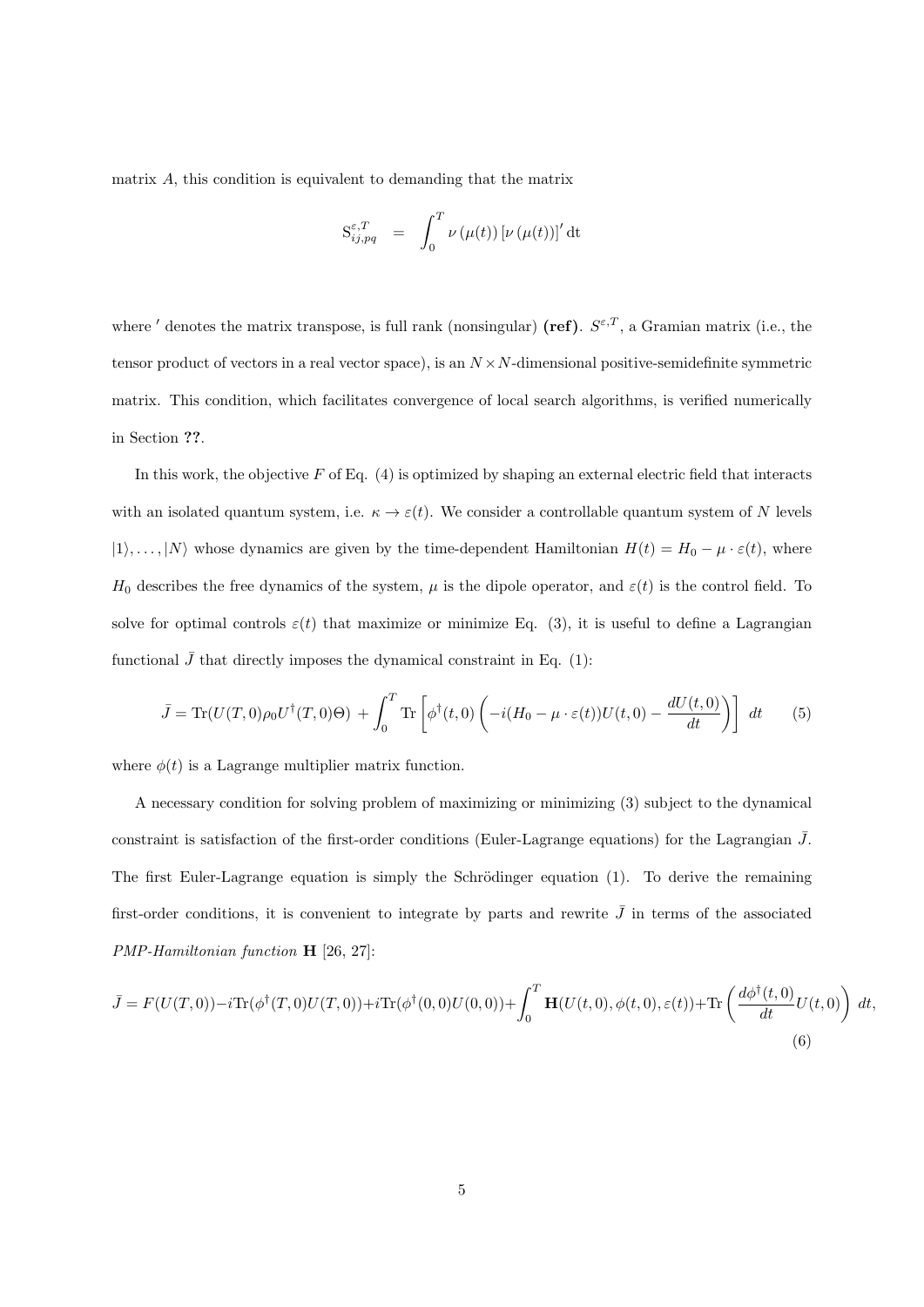Here, the PMP-Hamiltonian is:

$$
\mathbf{H}[U(t,0),\phi(t,0),\varepsilon(t)] = -\langle \phi(t,0),iH_0U(t,0) \rangle + \varepsilon(t)\langle \phi(t,0),i\mu U(t,0) \rangle,
$$
  

$$
= -\langle U^{\dagger}(T,0)\phi(T,0),iU^{\dagger}(t,0)H_0U(t,0) \rangle + \varepsilon(t)\langle U^{\dagger}(T,0)\phi(T,0),iU^{\dagger}(t,0)\mu U(t,0) \rangle,
$$
  
(7)

where  $\langle A, B \rangle$  denotes the Hilbert-Schmidt inner product Tr( $A^{\dagger}B$ ),

$$
\phi(T,0) = U(T,0)U^{\dagger}(t,0)\phi(t,0),
$$
\n(8)

and

$$
\frac{d\phi(t,0)}{dt} = -i(H_0 - \varepsilon(t) \cdot \mu)\phi(t,0),\tag{9}
$$

which is the second Euler-Lagrange equation of (5).  $\phi(T, 0)$  must satisfy the following boundary condition

$$
\phi(T,0) = \nabla_{U(T,0)} F(U(T,0)).
$$
\n(10)

For  $F(U)$  given by (4), we have [28]

$$
\nabla_{U(T,0)} F(U(T,0)) = U(T,0) [U(T,0)\rho U^{\dagger}(T,0),\Theta].
$$
\n(11)

The third E-L equation (critical condition) is  $\frac{\partial \mathbf{H}}{\partial \varepsilon(t)} = 0$ . For control system satisfying Eq. (1),

$$
\frac{\partial \mathbf{H}}{\partial \varepsilon(t)} = -i \text{Tr} \left( U^{\dagger}(T,0) \phi(T,0) U^{\dagger}(t,0) \mu U(t,0) \right)
$$

$$
= -i \text{Tr} \left( \left[ U(T,0) \rho U^{\dagger}(T,0), \Theta \right] U^{\dagger}(t,0) \mu U(t,0) \right) = 0. \tag{12}
$$

Let us introduce the control-propagator map  $V_T: \ \varepsilon(\cdot) \mapsto U(T)$  and the composition of maps  $\tilde{J} \equiv F \circ V_T$ . Then, the functional derivative  $\frac{\delta \tilde{J}}{\delta \varepsilon(\cdot)}$  evaluated at time t, which we denote  $\frac{\delta \tilde{J}}{\delta \varepsilon(t)} = \frac{\partial \mathbf{H}}{\partial \varepsilon(t)}$ . For simplicity of exposition, we adopt the symbol J for  $\tilde{J}$  and refer simply to the derivative  $\frac{\delta J}{\delta \varepsilon(t)}$ . Control fields that satisfy Eqs. (1), (9), and (12) constitute the critical points of the control landscape  $J(\varepsilon)$ .

Assuming  $S^{\varepsilon,T}$  is nonsingular [28] (i.e., that the matrix elements of  $U^{\dagger}(t,0)\mu U(t,0)$  are linearly independent functions of time, a necessary condition for control optimality following from the third Euler-Lagrange equation is  $[U(T,0)\rho U^{\dagger}(T,0),\Theta]=0$ , or equivalently that the time-evolved density matrix and initial observable operator commute. Since unitary evolution can only reorder the eigenvalues of Θ,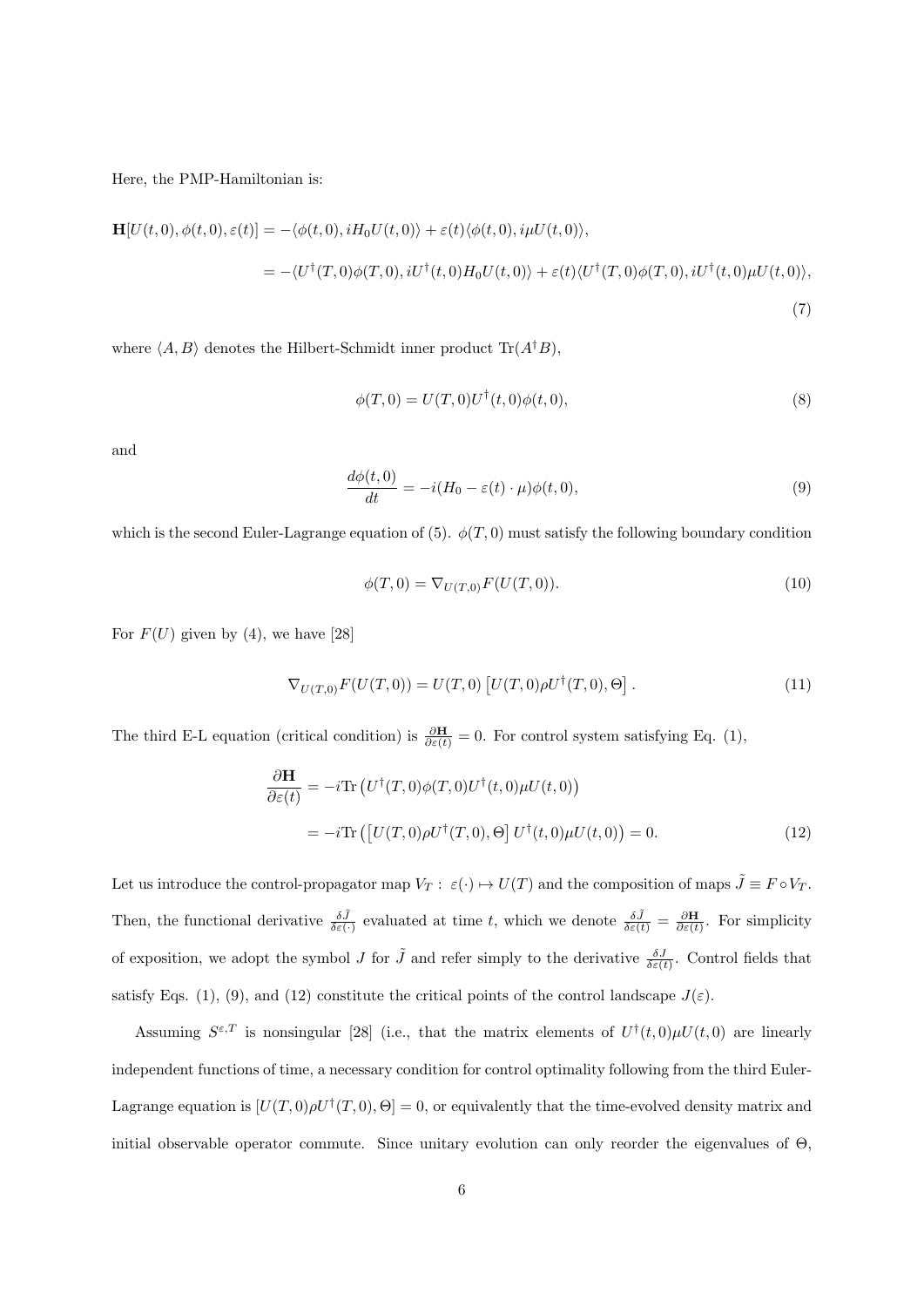we have  $\tilde{\Theta}(T) = diag\{\sigma_{\Pi(1)}, \cdots, \sigma_{\Pi(N)}\}$ , where  $\Pi(i)$  denotes the *i*-th permuted eigenvalue of  $\Theta(0)$ . Denoting the eigenvalues of  $\rho(0)$  by  $\lambda_i$ , the objective function values at the critical points are then  $F = \text{Tr}(\rho \Theta(T)) = \sum_{i=1}^{N} \lambda_i \sigma_{\Pi(i)}$ . For full-rank, nondegenerate  $\rho$  and  $\Theta$ , there are thus N! critical values of the objective function.

#### 2.2 Landscape Topology

For regular extremals, since the optimality status of critical points is equivalent to that of the critical points of the function  $F(U)$  on  $U(N)$ , it is simplest to enumerate the number of positive, negative and null directions by examination of the Hessian quadratic form with  $\delta U$  parametrized as  $UA$ , where A is an arbitrary skew-Hermitian matrix. The vector  $U(T)A$  in the tangent space  $\mathcal{T}_{U(T)}U(N)$  induced by a control variation  $\delta \varepsilon$  is  $\int_0^T$  $\delta U(T)$  $\frac{\delta U(T)}{\delta \varepsilon(t)} \cdot \delta \varepsilon(t) dt$ , with associated Lie algebra direction  $A = U^{\dagger}(T) \int_0^T$  $\delta U(T)$  $\frac{\partial U(I)}{\partial \varepsilon(t)}$ .  $\delta\varepsilon(t)$  dt in  $u(N)$ . It is straightforward to verify that  $\frac{\delta U(T)}{\delta\varepsilon(t)} = U(T)\mu(t)$  (**ref)**. Thus, we may rewrite expression (20) for the second order variation as:

$$
Q(\delta U, \delta U) = \text{Tr}\left\{A^2([\rho, U^\dagger \Theta U]_+ - 2A\rho A, U^\dagger \Theta U\right\}
$$
\n(13)

Alternatively, using the exponential map to write  $U + \delta U = U e^{As}$ ,

$$
\mathcal{Q}(\delta U, \delta U) = \frac{\partial^2 F}{\partial s \partial s'}\Big|_{s, s'=0}
$$
  
=  $\frac{\partial}{\partial s'} \text{Tr} \Big\{ A(\rho e^{-As'} U^{\dagger} \Theta U e^{As'} - e^{-As'} U^{\dagger} \Theta U e^{As'} \rho) \Big\}\Big|_{s'=0}$   
=  $\text{Tr} \Big\{ UA \Big( \rho U^{\dagger} \Theta UA - U^{\dagger} \Theta UA \rho - \rho A U^{\dagger} \Theta U + U^{\dagger} \Theta U \rho A \Big) \Big\}$   
=  $\text{Tr} \Big\{ A^2 \rho U^{\dagger} \Theta U - U^{\dagger} \Theta UA \rho A - A \rho A U^{\dagger} \Theta U + A^2 U^{\dagger} \Theta U \rho \Big\}$   
=  $\text{Tr} \Big\{ A^2 [\rho, U^{\dagger} \Theta U]_+ - 2A \rho A U^{\dagger} \Theta U \Big\}.$ 

This expression indicates that the kernel  $\mathcal{H}(t, t')$  has finite rank. At the critical points, the HQF can be used to evaluate the rank of the Hessian and the optimality status. We now expand this expression as a polynomial in  $A_{ij}$  to obtain the optimality status of the critical points of the landscape... At a critical point,  $[\rho, \Theta(T)]_+ = 2\rho\Theta(T)$ . The optimality status of any critical point corresponding to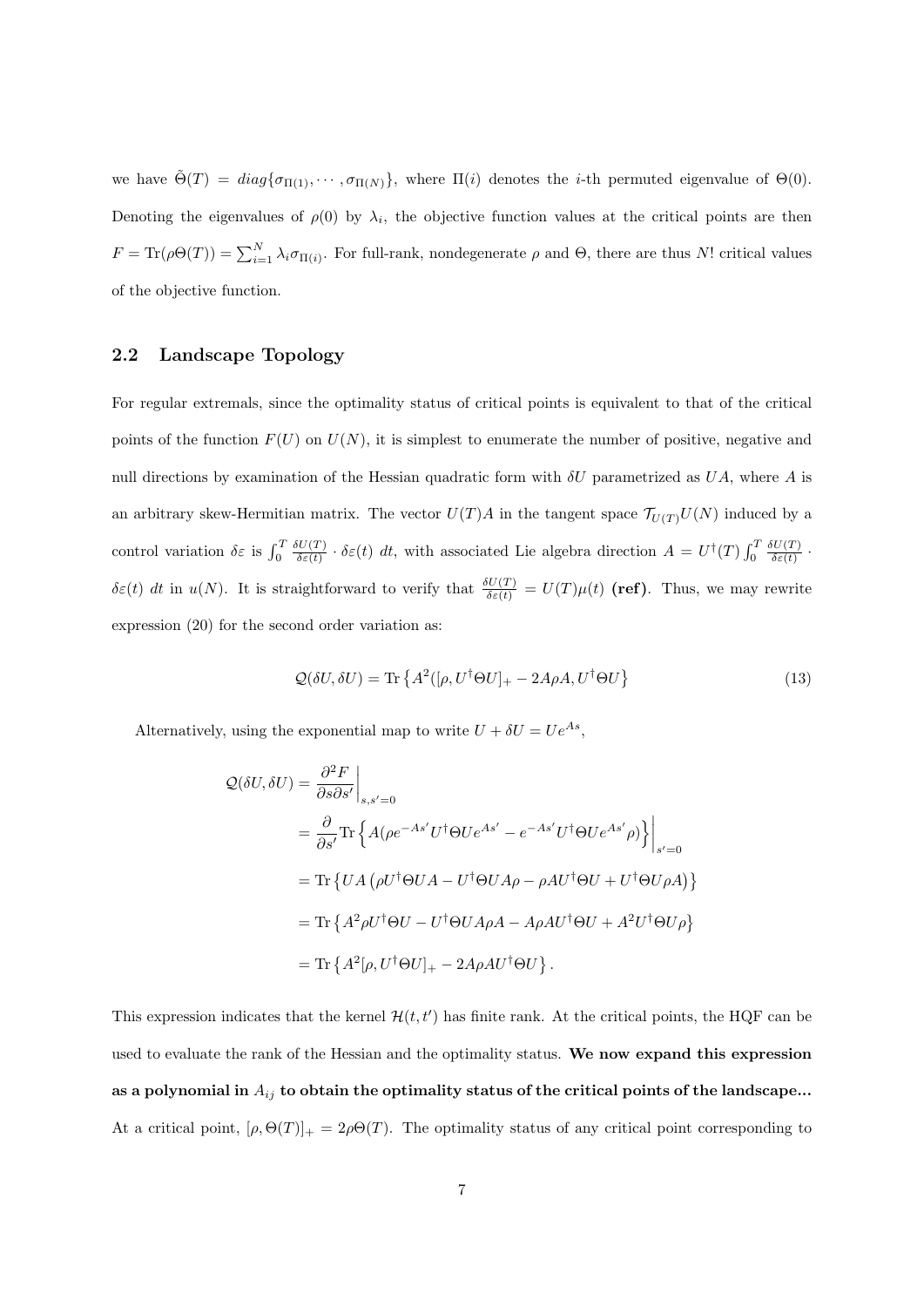the same critical value is the same. So, it is sufficient to consider critical points for which  $\rho = \tilde{\rho}$  and  $\Theta(T) = \tilde{\Theta}(T)$ , where  $\tilde{\cdot}$  denotes the operator in its diagonal basis. Then,

$$
Q(\delta U, \delta U) = \text{Tr}\left\{A^2[\rho, U^{\dagger}\Theta U]_+ - 2A\rho A U^{\dagger}\Theta U\right\}
$$
  
\n
$$
= \text{Tr}\left\{2A^2 diag\left(\lambda_1 \sigma_{\Pi(1)}, \cdots, \lambda_N \sigma_{\Pi(N)}\right) + 2A diag\left(\lambda_1, \cdots, \lambda_N\right) A diag\left(\sigma_{\Pi(1)}, \cdots, \sigma_{\Pi(N)}\right)\right\}
$$
  
\n
$$
= 2\sum_i \lambda_i \sigma_{\Pi(i)} \sum_j |A_{ij}|^2 - 2\sum_i \sum_j |A_{ij}|^2 \lambda_i \sigma_{\Pi(j)}
$$
  
\n
$$
= 2\sum_i \sum_j (\lambda_i \sigma_{\Pi(i)} - \lambda_i \sigma_{\Pi(j)}) |A_{ij}|^2
$$
  
\n
$$
= 2\sum_i \sum_{j>i} (\lambda_i \sigma_{\Pi(i)} + \lambda_j \sigma_{\Pi(j)} - \lambda_i \sigma_{\Pi(j)} - \lambda_i \sigma_{\Pi(i)}) |A_{ij}|^2
$$
  
\n
$$
= 2\sum_i \sum_{j>i} (\lambda_i - \lambda_j) (\sigma_{\Pi(i)} - \sigma_{\Pi(j)}) |A_{ij}|^2.
$$

The number of positive, negative and zero eigenvalues for each critical manifold (i.e., each distinct permutation Π) can be read off the signs of the coefficients in this quadratic polynomial.

#### 2.2.1 Hessian Rank Away From Critical Points

Away from the critical points,  $\mathcal{H}(t, t')$  must be diagonalized directly to evaluate the Hessian rank; note that  $\langle \nabla F(U(T)), \delta^2 U(T) \rangle$  does not appear in the second variation for regular control fields, but the term does contribute elements to the Hessian; i.e., the second variation is a quadratic form only at critical points. (Writing a matrix representation of the Hessian matrix (Hermitian two-form) of F on  $U(N)$  is inconvenient because it resides in the second-order tensor product of the cotangent space  $T_{U(T)}^{2*\otimes}U(N)$ .)

## 2.3 Algorithms

The majority of algorithms for quantum optimal control have been developed for cost functionals of the form  $F(U(T)) + \int_0^T L(\varepsilon(t)) dt$ , which contain an auxiliary cost (e.g., the total field fluence, where  $L(\varepsilon(t)) = -\frac{1}{2}\varepsilon^2(t)$ . In these cases, so-called iterative algorithms [29] are typically used to obtain optimal controls, wherein an initial guess for  $\varepsilon(t)$  is used to integrate the Schrödinger equation, with initial condition  $U_0$ , and the costate equation Eq. (9), with final condition  $U^{\dagger}(T,0)\nabla_{U(T,0)}F(U(T,0));$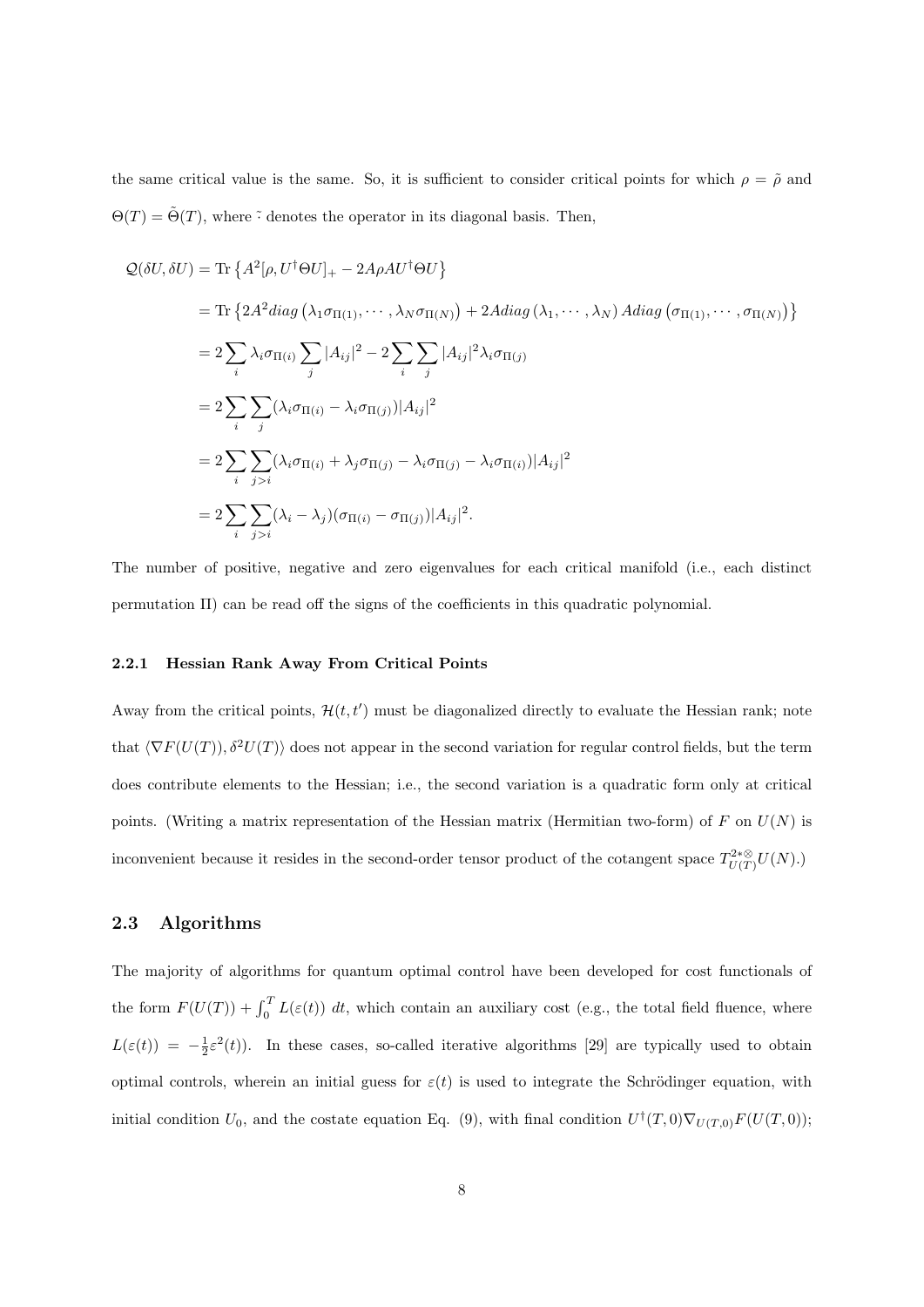these steps are iterated self-consistently [30], i.e.,

$$
\frac{dU_k(t,0)}{dt} = -\frac{i}{\hbar}(H_0 - \varepsilon_k(t) \cdot \mu)U_k(t,0), \ U(0,0) = U_0
$$
  
\n
$$
\frac{d\phi_k(t,0)}{dt} = \frac{i}{\hbar}(H_0 - \varepsilon_k(t) \cdot \mu)\phi_k(t,0), \ \phi_k(T,0) = \nabla_{U_k(T,0)}F(U_k(T,0))
$$
  
\n
$$
\varepsilon_{k+1}(t) = -\frac{i}{\hbar}\text{Tr}\left(U_k^{\dagger}(T,0)\nabla_{U_k(T,0)}F(U_k(T,0))U_k(^{\dagger}t)\mu U_k(t,0)\right),
$$

until convergence. Since Eq. (12) only holds precisely at an optimal control  $\bar{\varepsilon}(t)$ , convergence is not guaranteed and additional adjustable parameters are sometimes added to these equations to ensure monotonic convergence, i.e., that  $J_{k+1} - J_k \geq 0$ ,  $\forall k$  [29, 30]. The above approach is used extensively in the literature for quantum state control [3], where the convergence tolerance is large enough that competition between the endpoint  $F(U(T))$  and Lagrange  $\int_0^T L(\varepsilon(t)) dt$  terms does not compromise the fidelity of the endpoint objective at the global optimum.

Let s parametrize the algorithmic time evolution of the search trajectory of any algorithm that seeks to maximize  $F(U(T, 0))$ . The simplest first-order algorithm is the gradient flow of the objective function; the gradient flow trajectory is the solution  $\varepsilon(s,t)$  to the initial value problem

$$
\frac{\partial \varepsilon(s,t)}{\partial s} = \alpha(s) \frac{\delta J}{\delta \varepsilon(s,t)},\tag{14}
$$

for a specified initial guess for the control  $\varepsilon(0, t)$ , where  $\alpha(s)$  is an adaptive step size. In the numerical simulations in this work, Eq. (14) will be solved using a variable step size fourth order Runge-Kutta integrator built into MATLAB [31]. Our primary concern in this paper is the convergence rate of such algorithms. In Section ??, we will demonstrate that local suboptima for the endpoint cost defined in Eq. (4) have null measure, guaranteeing convergence of such gradient algorithms. In this paper we focus on the scaling of search effort required for control optimization using gradient algorithms. Recently, such algorithms have been successfully implemented in the laboratory for maximization of second harmonic generation (SHG) (ref). In the majority of laboratory adaptive feedback strategies, genetic or evolutionary algorithms are used  $[7, 9, 10, 14, 17, 18, 19, 20, 21, 22, 23, 24]$ . Although the convergence of gradient algorithms is guaranteed for unconstrained controls, in the laboratory, the constraints of finite available bandwidth and a discrete set of control parameters may cause the underlying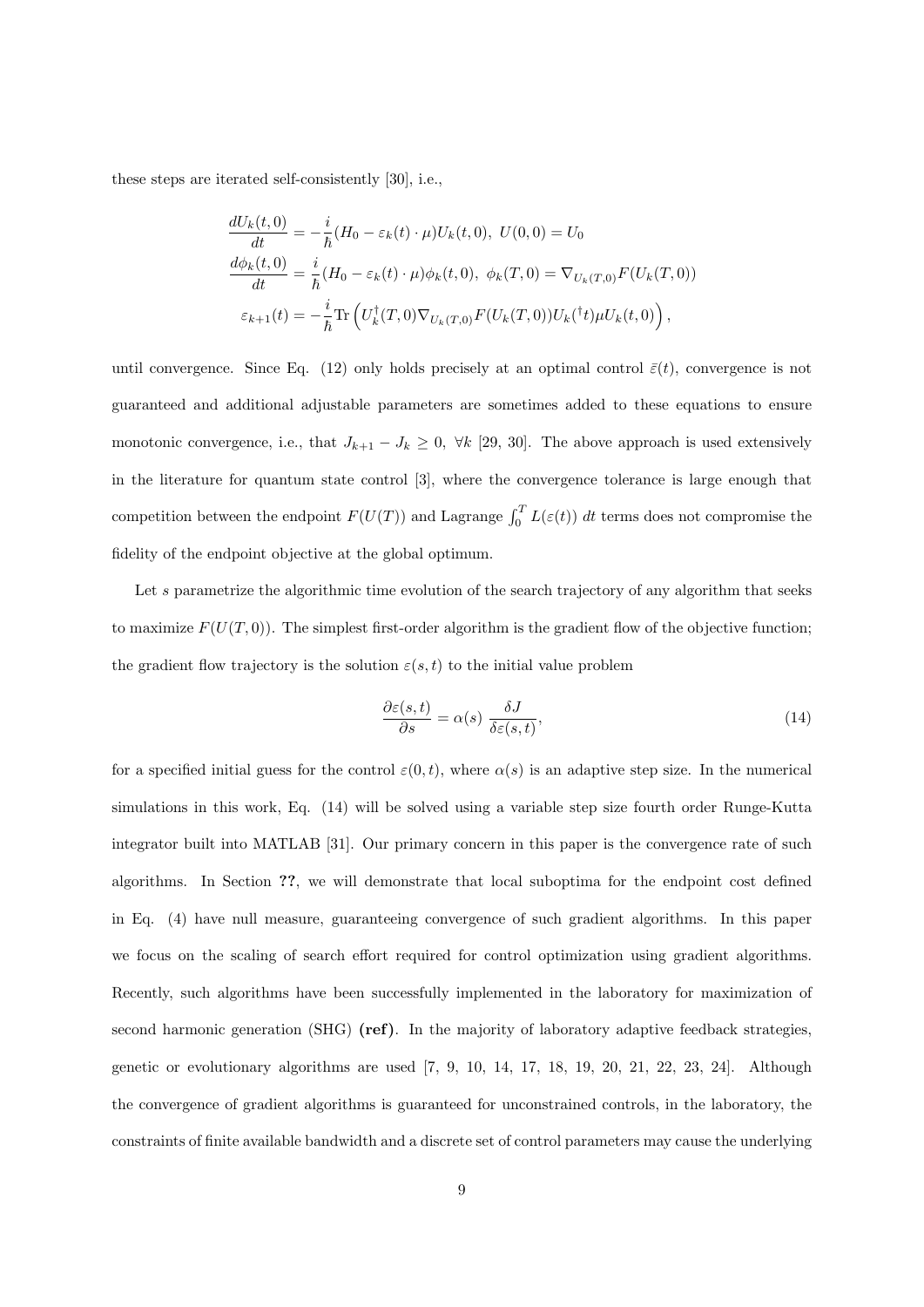trap-free character of quantum control landscapes. Nonetheless, the trajectories of quantum control gradient flows play a dominant role in determining the convergence rates of evolutionary search algorithms (some of which explicitly use first- or second-order information (ref)), and these trajectories may be analytically characterized.

## 3 Landscape Structure Metrics

The distance traveled over the control landscape is intuitively related to the complexity of a search trajectory. The search is parameterized in terms of the algorithmic index  $s$ , which progresses in m steps of size  $\Delta s$  from  $s = 0$  initially to  $s = s_f$  at the final optimized field. The Euclidean or straight-line distance between  $\epsilon(0, t)$  and  $\epsilon(s_f, t)$  is

$$
||\Delta_E \epsilon(t)|| = ||\epsilon(s_f, t) - \epsilon(0, t)|| = \left(\int_0^T \left[\epsilon(s_f, t) - \epsilon(0, t)\right]^2 dt\right)^{1/2} \approx \left(\Delta t \sum_{j=0}^{n-1} \left[\epsilon(s_f, j\Delta t) - \epsilon(0, j\Delta t)\right]^2\right)^{1/2}
$$
\n(15)

where the control field is divided into n steps of size  $\Delta t$ . The path length, or the actual distance of the search trajectory from  $\epsilon(0, t)$  to  $\epsilon(s_f, t)$ , is obtained by integrating over the entire trajectory:

$$
||\Delta_P \epsilon(t)|| = \int_0^{s_f} \left( \int_0^T \left( \frac{\partial \epsilon(s,t)}{\partial s} \right)^2 dt \right)^{1/2} ds \approx \sum_{k=0}^{m-1} \left( \Delta t \sum_{j=0}^{n-1} \left[ \epsilon((k+1)\Delta s, j\Delta t) - \epsilon(k\Delta s, j\Delta t) \right]^2 \right)^{1/2} \tag{16}
$$

The ratio  $R_{\epsilon} = \frac{||\Delta_P \epsilon(t)||}{||\Delta_E \epsilon(t)||}$  represents the directness of the search path and is one measure of search complexity.

Additional local structure metrics arise from the terms of a Taylor expansion of the objective functional  $J$  with respect to the field:

$$
J[\epsilon(t) + \delta \epsilon(t)] = J[\epsilon(t)] + \int_0^T \nabla_{\epsilon} J[\epsilon(t)] \delta \epsilon(t) dt + \frac{1}{2} \int_0^T \int_0^T \mathcal{H}(t, t') \delta \epsilon(t) \delta \epsilon(t') dt dt' + ... \qquad (17)
$$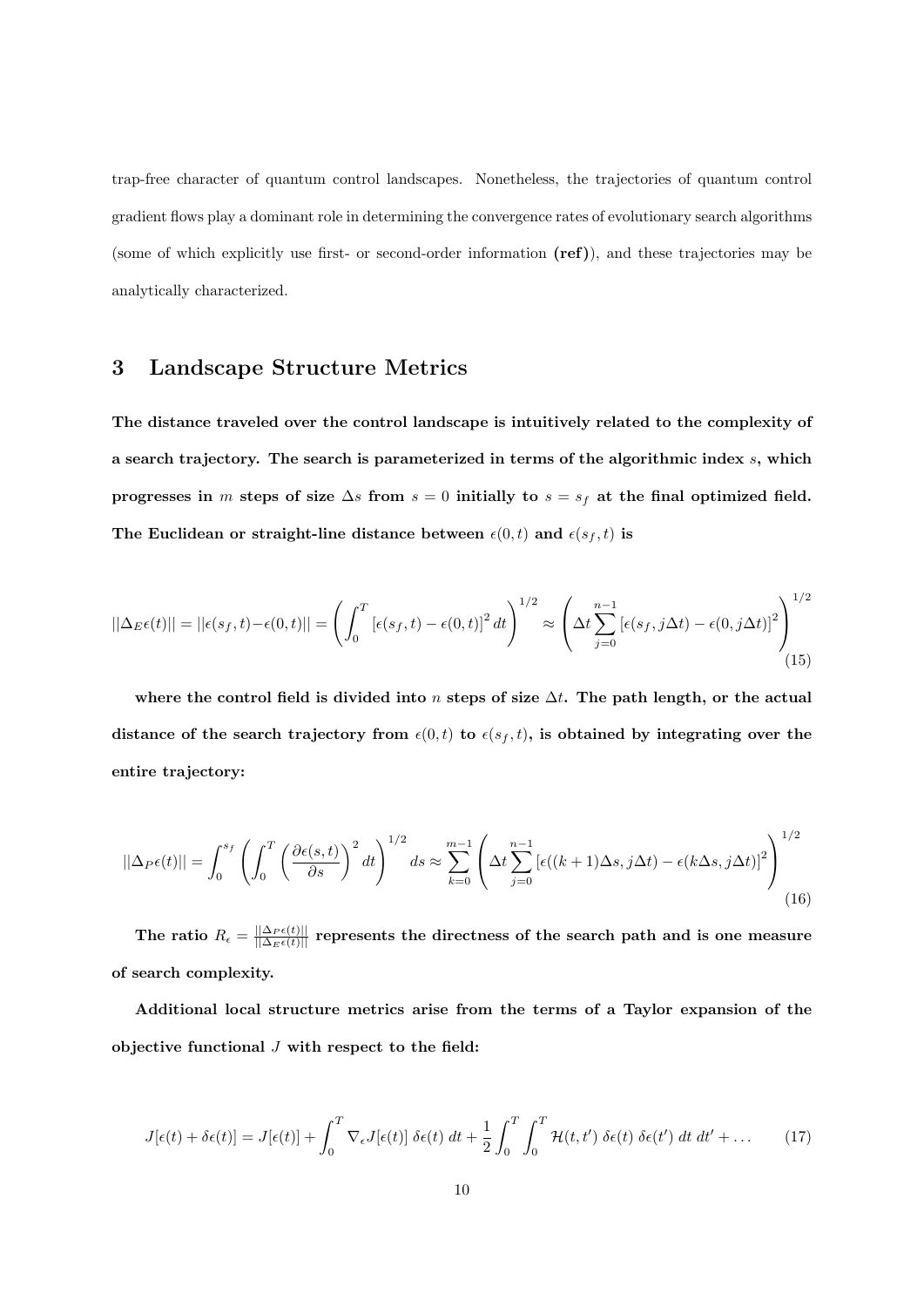The first-order term yields the slope metric  $\mathcal{G}_k$ , defined at a point  $s_k$  on the search trajectory as

$$
\mathcal{G}_k = ||\nabla J|_k|| = \left(\int_0^T \left[\frac{\delta J}{\delta \epsilon(s_k, t)}\right]^2\right)^{1/2} \approx \left(\Delta t \sum_{j=0}^{n-1} \left[\frac{\partial J}{\partial \epsilon(k\Delta s, j\Delta t)}\right]^2\right)^{1/2}
$$
(18)

 $\mathcal{G}_k$  is equal to the magnitude of the gradient at the point  $s_k$ , and is uniformly bounded by a constant that scales linearly with the Hilbert space dimension. This bound indicates that the quantum control landscape has "smooth slopes" (ref). To derive this bound, we apply the triangle and Cauchy-Schwarz inequalities in succession to expression (12):

$$
\begin{aligned}\n\left| \frac{\delta J}{\delta \varepsilon(t)} \right| &= \left| \text{Tr} \left\{ \left[ U(T,0) \rho U^{\dagger}(T,0), \Theta \right] \mu(t) \right\} \right| \\
&= \left| \text{Tr} \left( U(T,0) \rho U^{\dagger}(T,0) \Theta \mu(t) \right) - \text{Tr} \left( \Theta U(T,0) \rho U^{\dagger}(T,0) \mu(t) \right) \right| \\
&\leq \left| \text{Tr}(U(T,0) \rho U^{\dagger}(T,0) \Theta) \mu(t) \right| + \left| \text{Tr}(\Theta U^{\dagger}(T,0) \rho U(T,0)) \mu(t) \right| \\
&= \left| \left| U(T,0) \rho U^{\dagger}(T,0) \Theta \mu(t) \right| \right| + \left| \left| \Theta U^{\dagger}(T,0) \rho U(T,0) \right) \mu(t) \right| \\
&\leq \left| \left| U(T,0) \rho U^{\dagger}(T,0) \Theta \right| ||\mu(t) || + \left| \left| \Theta U^{\dagger}(T,0) \rho U(T,0) \right) \right| ||\mu(t) || \\
&\leq \left| \left| \rho \right| ||\left| \Theta \right| ||\mu(t) || + \left| \left| \Theta \right| ||\mu(t) ||\right| \\
&= 2 \left| \left| \Theta \right| ||\mu| \right|. \quad \textbf{N absent from expression?}\n\end{aligned}
$$

Large values of  $\mathcal{G}_k$  should indicate that the algorithm is ascending the landscape more rapidly in the region of  $s_k$  and therefore studying  $\mathcal{G}_k$  at the initial point(s) of the search trajectory may aid in the prediction of overall search effort.

The second-order term in Equation 17 contains the second-derivative or Hessian matrix. Thus, it will be useful to have an explicit expression for the Hessian kernel  $\mathcal{H}(t, t')$ . For concision, we will adopt the notation  $U(T) \equiv U(T, 0)$ . The second-order variation of J may be written (ref)

$$
\delta^2 J = \mathcal{Q}_F(\delta U(T), \delta U(T)) + \langle \nabla F(U(T)), \delta^2 U(T) \rangle. \tag{19}
$$

where at critical points  $\mathcal{Q}_F(\delta U(T), \delta U(T))$  denotes the Hessian quadratic form (HQF). It can be shown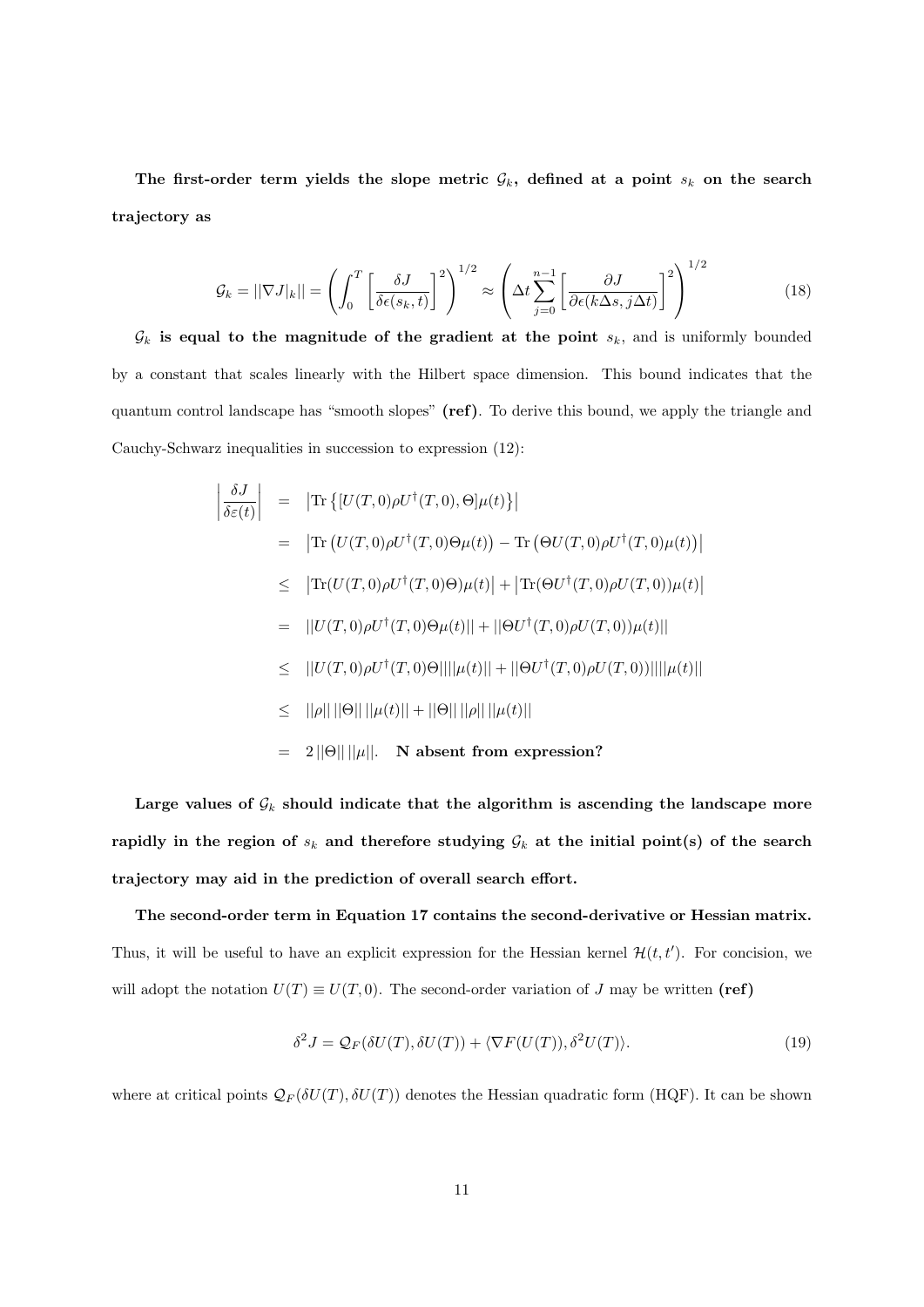(ref) that for  $F(U(T))$  given by (4), this reduces to

$$
\int_0^T \int_0^T \delta \varepsilon(t) \cdot \text{Tr} \left\{ \rho \Theta(T) \mu(t') \mu(t) + \Theta(T) \rho \mu(t) \mu(t') - \mu(t) \rho \mu(t') \Theta(T) - \mu(t') \rho \mu(t) \Theta(T) + [\rho, \Theta(T)][\mu(t), \mu(t')] \right\} \cdot \delta \varepsilon(t') \, dt \, dt
$$
\n(20)

So, the Hessian symmetric kernel  $\mathcal{H}(t, t')$  of the linear integral operator associated with  $\delta^2 J$  is

$$
\mathcal{H}(t,t') = \text{Tr}\left\{\rho\Theta(T)\mu(t')\mu(t) + \Theta(T)\rho\mu(t)\mu(t') - \mu(t)\rho\mu(t')\Theta(T) - \mu(t')\rho\mu(t)\Theta(T) + [\rho,\Theta(T)][\mu(t),\mu(t')]\right\},\tag{21}
$$

which we will approximate near critical points by

$$
\mathcal{H}(t, t') \approx \text{Tr}\left\{\rho \Theta(T)[\mu(t), \mu(t')]_{+} - \Theta(T)(\mu(t)\rho \mu(t') + \mu(t)\rho \mu(t'))\right\} \tag{22}
$$

where we have used the critical point condition  $[\rho, \Theta(T)] = 0$  and where  $[,]_+$  denotes the symmetric commutator (anticommutator).

Several important second-order metrics are derived from the Hessian. The Hessian trace or mean curvature  $\text{Tr}(\mathcal{H}) = \sum_{i=0}^{n} \mathcal{H}(t_i, t_i)$  is the first of these. The norm of the Hessian matrix is another local metric for assessing optimization search effort using first-order algorithms. The bound on its elements is

$$
||\mathcal{H}(t,t')|| = |\text{Tr}\{\rho\Theta(T)\mu(t')\mu(t) + \Theta(T)\rho\mu(t)\mu(t') - \mu(t)\rho\mu(t')\Theta(T) - \mu(t')\rho\mu(t)\Theta(T) + [\rho, \Theta(T)][\mu(t), \mu(t')]\}|
$$
  
\n
$$
= ||\rho\Theta(T)\mu(t')\mu(t) + \Theta(T)\rho\mu(t)\mu(t') - \mu(t)\rho\mu(t')\Theta(T) - \mu(t')\rho\mu(t)\Theta(T) + [\rho, \Theta(T)][\mu(t), \mu(t')]]|
$$
  
\n
$$
\leq 2||\rho\Theta(T)\mu(t)\mu(t')|| + 2||\mu(t)\rho\mu(t')\Theta(T)|| + 4||\rho\Theta(T)\mu(t)\mu(t')||
$$
  
\n
$$
\leq 8||\rho|| ||\Theta|| ||\mu||^2
$$
  
\n
$$
\leq 8||\Theta|| ||\mu||^2
$$

and the norm of the Hessian matrix is therefore

$$
||\mathcal{H}|| = ?? \tag{23}
$$

At critical points,

$$
||\mathcal{H}(t,t')|| \leq 4 ||\rho|| ||\Theta|| ||\mu||^2 \leq 4 ||\Theta|| ||\mu||^2.
$$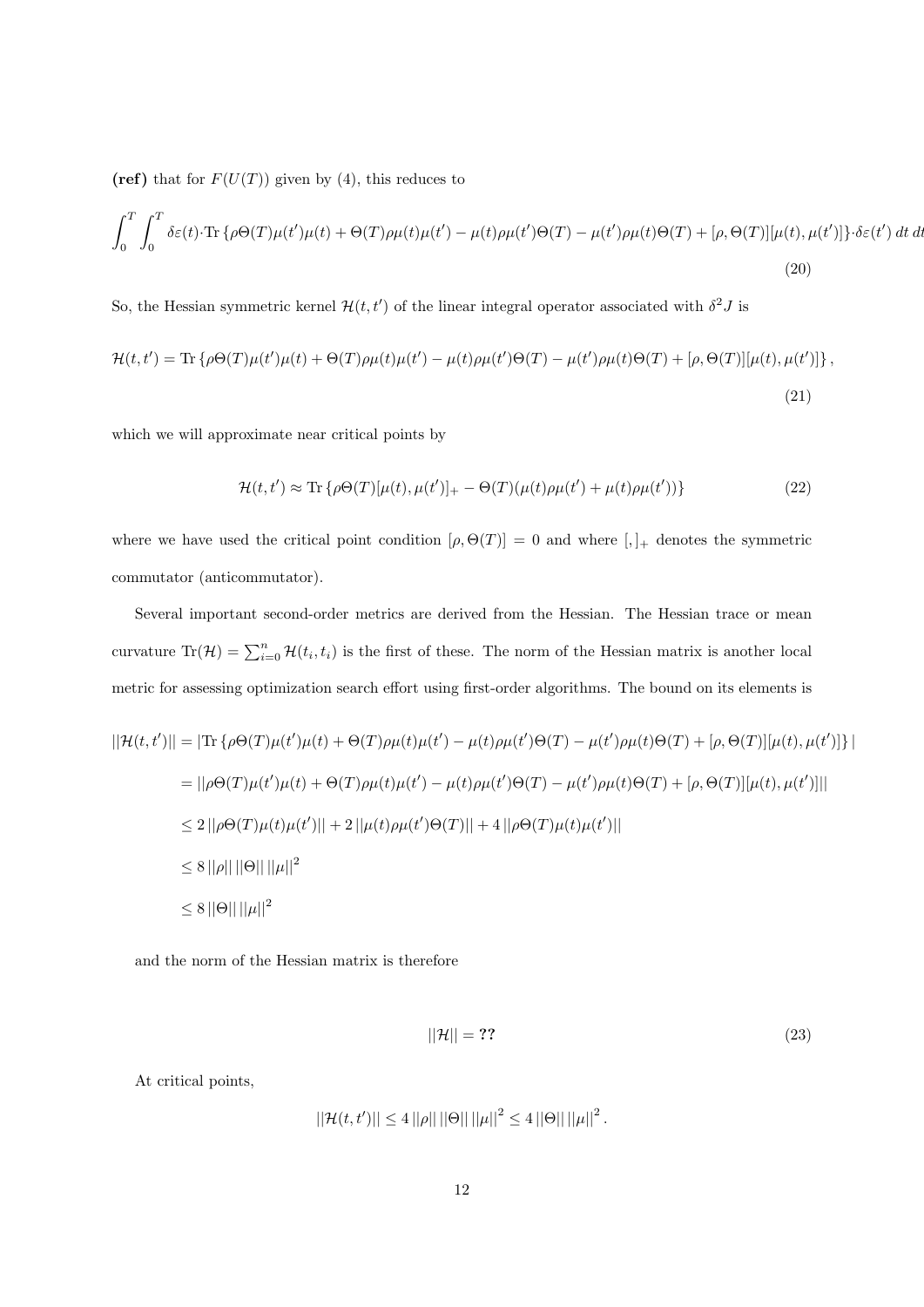However, the control optimization gradient flows have global dynamics that cannot be assessed using such norms. In particular, these flows may be attracted toward critical points of the landscape. In order to assess these global properties of the flow, a metric representing the distance to the nearest saddle from the current point on the search trajectory was developed. This metric makes use of the critical properties of the transition matrix  $\mathcal{T} = U(T, 0)^* \circ U(T, 0)$ , which is the Hadamard (entrywise) product of the unitary propagator with its complex conjugate. We assume that only  $n_{\rho}$  and  $n_{\sigma}$  of the eigenvalues of  $\rho$  and O, respectively, are nonzero and nondegenerate while the remainder of both spectra are zero, and define  $n_< = \min[n_\rho, n_O]$ .  $\{\rho_p\}_\text{<}$  and  $\{O_q\}_\text{<}$  are the subsets of the  $n_\text{<}$  largest eigenvalues of each operator. If  $\rho$  and O are both full-rank matrices,  $\mathcal T$  is a permutation matrix at landscape critical points. When either is rank-deficient, only the rows (columns) of  $\mathcal T$  corresponding to the elements of  $\{\rho_j\}_\leq$  $({{O_k}}_<)$  resemble those of a permutation. The saddle distance metric at the point  $s_k$  on the search trajectory is

$$
S_k = \mathcal{N}\left(n_< - \sum_{\{\rho_p\}_<} \langle p|\mathcal{T}_k \mathcal{T}_k^\dagger | p \rangle \right) = \mathcal{N}\left(n_< - \sum_{\{O_q\}_<} \langle q|\mathcal{T}_k^\dagger \mathcal{T}_k | q \rangle \right) \tag{24}
$$

where the sums are over all indices  $p(q)$  such that  $\rho_p(Q_q)$  is an element of  $\{\rho_p\}_{\leq}$  ( $\{O_q\}_{\leq}$ ). The normalization  $\mathcal{N} = \frac{N}{n<(N-1)}$  guarantees that  $\mathcal{S}_k$  is always  $\leq 1$ , since the matrix elements of  $\mathcal{T}\mathcal{T}^{\dagger}$  and  $\mathcal{T}^{\dagger}\mathcal{T}$  can be rewritten as

$$
\langle p|\mathcal{T}_k\mathcal{T}_k^{\dagger}|p\rangle = \sum_{p'=1}^N \langle p|\mathcal{T}_k|p'\rangle^2 \qquad \langle q|\mathcal{T}_k^{\dagger}\mathcal{T}_k|q\rangle = \sum_{q'=1}^N \langle q'|\mathcal{T}_k|q\rangle^2 \qquad (25)
$$

and are therefore bounded on the interval  $[\frac{1}{N}, 1]$ .

Unlike the Hessian, the  $N^2 \times N^2$  Gramian matrix

$$
G_{\epsilon,T} = \int_0^T v[U(T)\mu(t)] \ v[\mu(t)U^{\dagger}(T)]^T \ dt \qquad (26)
$$

(where  $v[\cdot]$  represents the vectorization of an  $N \times N$  complex matrix into a  $N^2$ -length complex vector) characterizes solely dynamic effects on the search trajectory. Its eigenvectors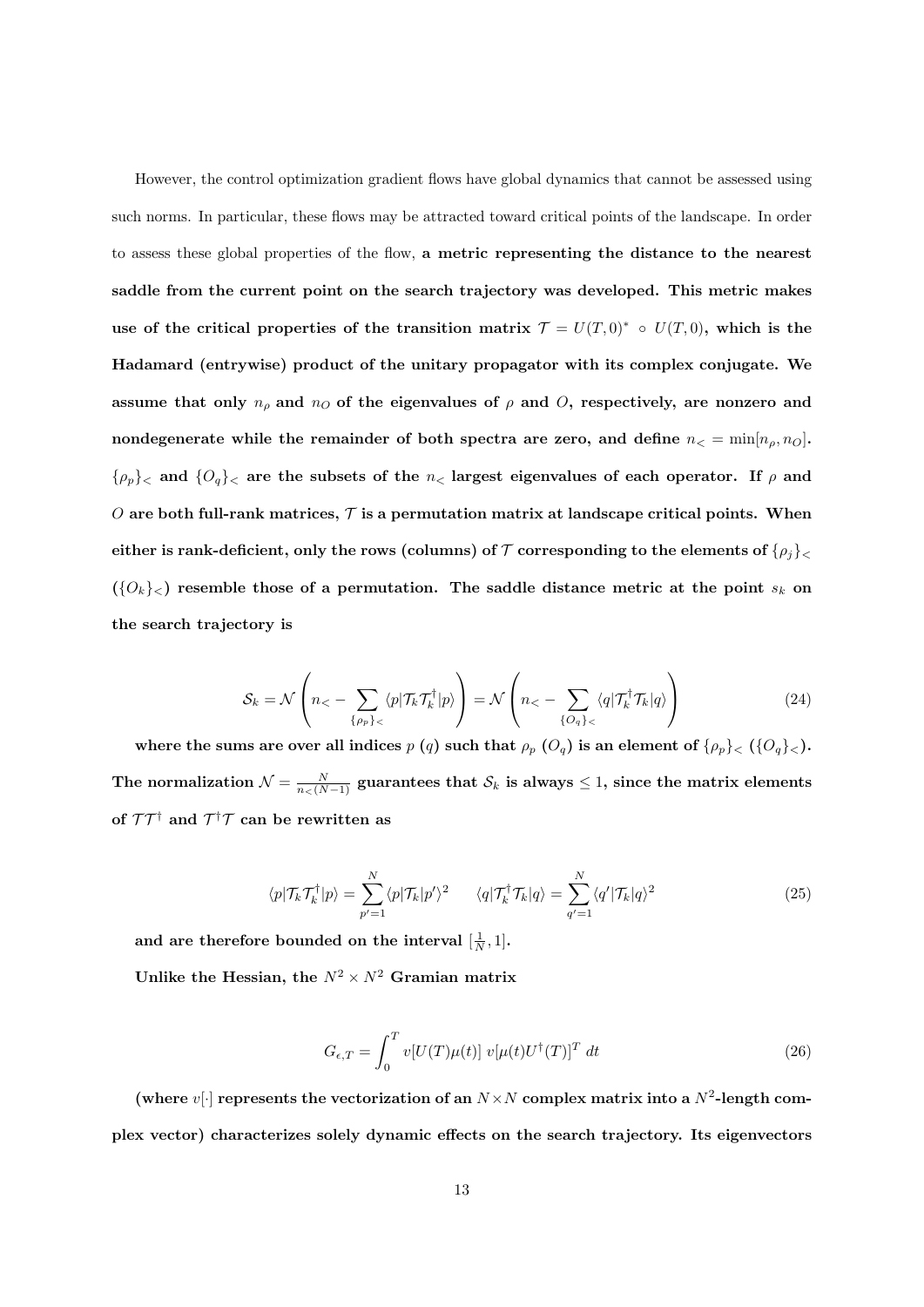are  $N^2$  orthogonal directions in the tangent space to  $U(N)$ , and the corresponding eigenvalues are a measure of each direction's contribution to the variation  $\delta U(T)$ . If its eigenvalues are all far from zero then  $G_{\epsilon,T}$  is well-conditioned and it follows that the gradient norm can only grow infinitesimally small at the global optimum of the control landscape. A wellconditioned Gramian corresponds to a search trajectory dominated by kinematic rather than dynamic effects and is expected to correlate to more rapid optimization.

All the previous metrics address local properties of the control lanscape, but its global character can be assessed by examining the Dyson expansion for the unitary propagator in the interaction representation:

$$
U_I(T) = I + \frac{i}{\hbar} \int_0^T V^{\dagger}(t) \mu V(t) \epsilon(t) dt + \left(\frac{i}{\hbar}\right)^2 \int_0^T V^{\dagger}(t) \mu V(t) \epsilon(t) \int_0^t V^{\dagger}(t') \mu V(t') \epsilon(t') dt' dt + \dots (27)
$$

where  $V(t) = \exp(-iH_0t)$ . The *n*th term in the expansion corresponds to all possible *n*-photon transitions between eigenstates over the interval  $[0, T]$ , and higher-order terms require higher field amplitudes in order to be nonnegligible. Since systems with sparser dipole matrices are more likely to require high-order terms to achieve an arbitrary unitary propagation  $U(T)$ , these systems are likely to be characterized by higher field fluences and greater computational effort.

## 4 Control Systems

Our generic quantum systems are defined as flexibly as possible in order to permit full exploration of the variety possible in the structure of the observable control landscape. In order to relate these systems to common targets in quantum control experiments, three classes of quantum systems corresponding to spectroscopic objectives will also be studied. A rovibrational model combines the two approximations. The field-free Hamiltonian, transition dipole matrix, initial density operator, and target observable for each are described. In these latter cases the electric field is parameterized in a manner identical to that described in Section 4.1 for the generic dynamic simulations.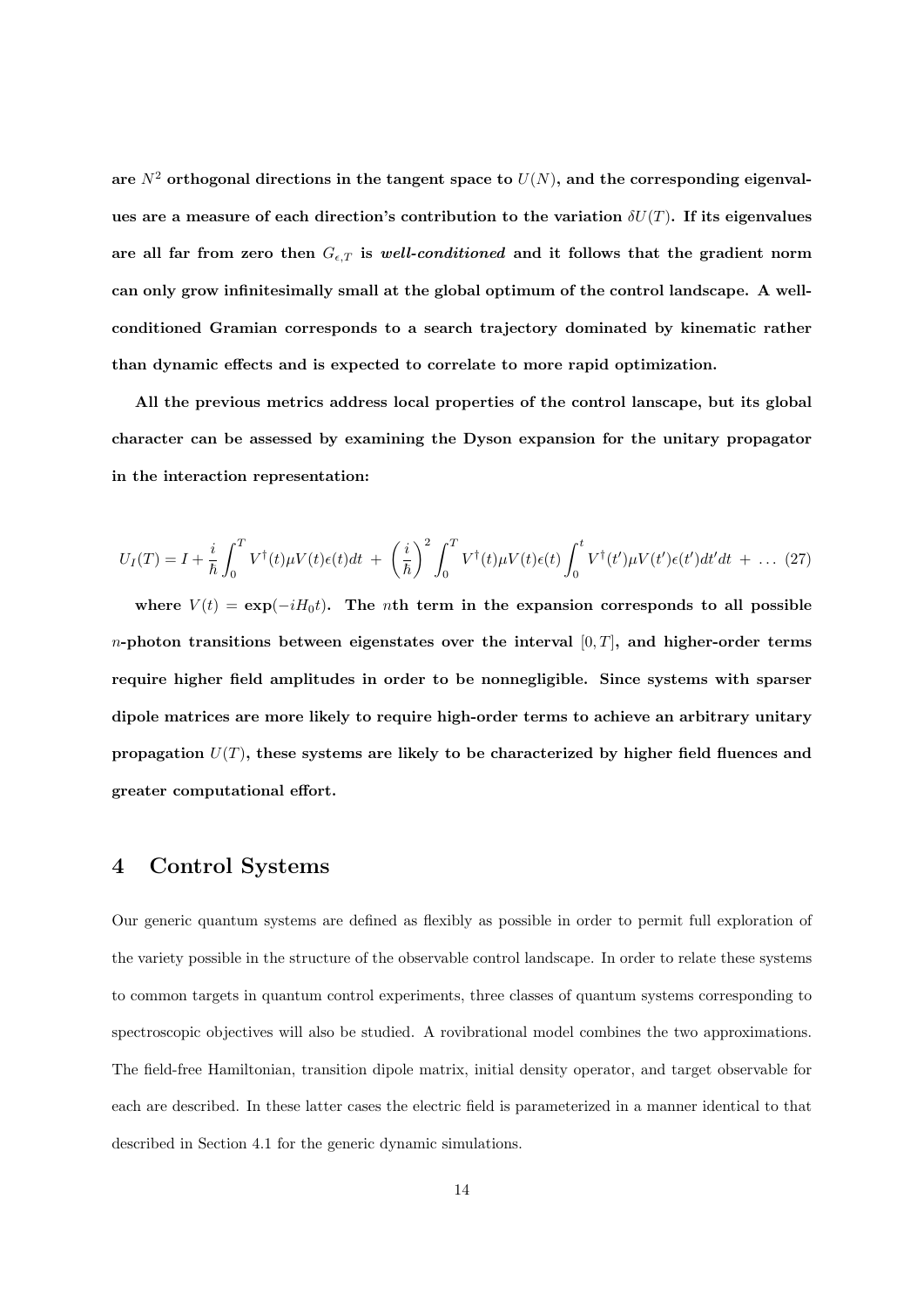## 4.1 Generic Systems

We first study generic  $N$ -level quantum systems whose field-free Hamiltonian  $H_0$  is diagonal:

$$
H_0 = \frac{1}{10} \sum_{j=1}^{N} \left( 1 + j(j+1) \right) |j\rangle\langle j| \tag{28}
$$

Several distinct dipole coupling schemes were employed to illustrate the effect of Hamiltonian structure on local features of the control landscape. Remote states are coupled to one another less strongly than adjacent states in many physical systems and this is reflected in the first dipole structure selected:  $\langle j|\mu|k\rangle = D^{|j-k|-1}$   $\forall j \neq k$  and zero otherwise, where  $D < 1$  is a scalar coupling factor. The effect of this "exponential" dipole on the landscape structure is contrasted with a dipole matix where all non-diagonal elements are equal:  $\langle j|\mu|k \rangle = D \ \forall \ j \neq k$ .

The control electric field is parameterized in the form

$$
\epsilon(t) = A \exp\left(-\frac{(t - \frac{T}{2})^2}{2\sigma^2}\right) \sum_p \cos(\omega_p t)
$$
 (29)

where different simulations vary the amplitude factor  $A$  and the number and magnitude of the frequency components  $\{\omega_p\}.$ 

Both  $\rho \equiv \rho_0$  and O are assumed to be mutually diagonalizable and are constructed as such.  $Tr(\rho_0) = 1$ while  $Tr(O) = n_O$ . Recalling that  $\rho$  and  $O$  have  $n_\rho$  and  $n_O$  nonzero eigenvalues, respectively, we specify that the nonzero eigenvalues of  $\rho$  correspond to the first  $n_{\rho}$  levels of the system while the nonzero eigenvalues of O are associated with levels  $n_{\rho} + 1$  to  $n_{\rho} + n_{O}$ . Thus if both  $\rho$  and O have 2 nonzero eigenvalues:

$$
\rho = \begin{pmatrix}\n\rho_1 & 0 & 0 & 0 & \cdots \\
0 & \rho_2 & 0 & 0 & \cdots \\
0 & 0 & 0 & 0 & \cdots \\
0 & 0 & 0 & 0 & \cdots \\
\vdots & \vdots & \vdots & \vdots & \ddots\n\end{pmatrix}\n\qquad\nO = \begin{pmatrix}\n0 & 0 & 0 & 0 & \cdots \\
0 & 0 & 0 & 0 & \cdots \\
0 & 0 & 0 & 0 & \cdots \\
0 & 0 & 0 & 0 & 0\n\end{pmatrix}
$$
\n(30)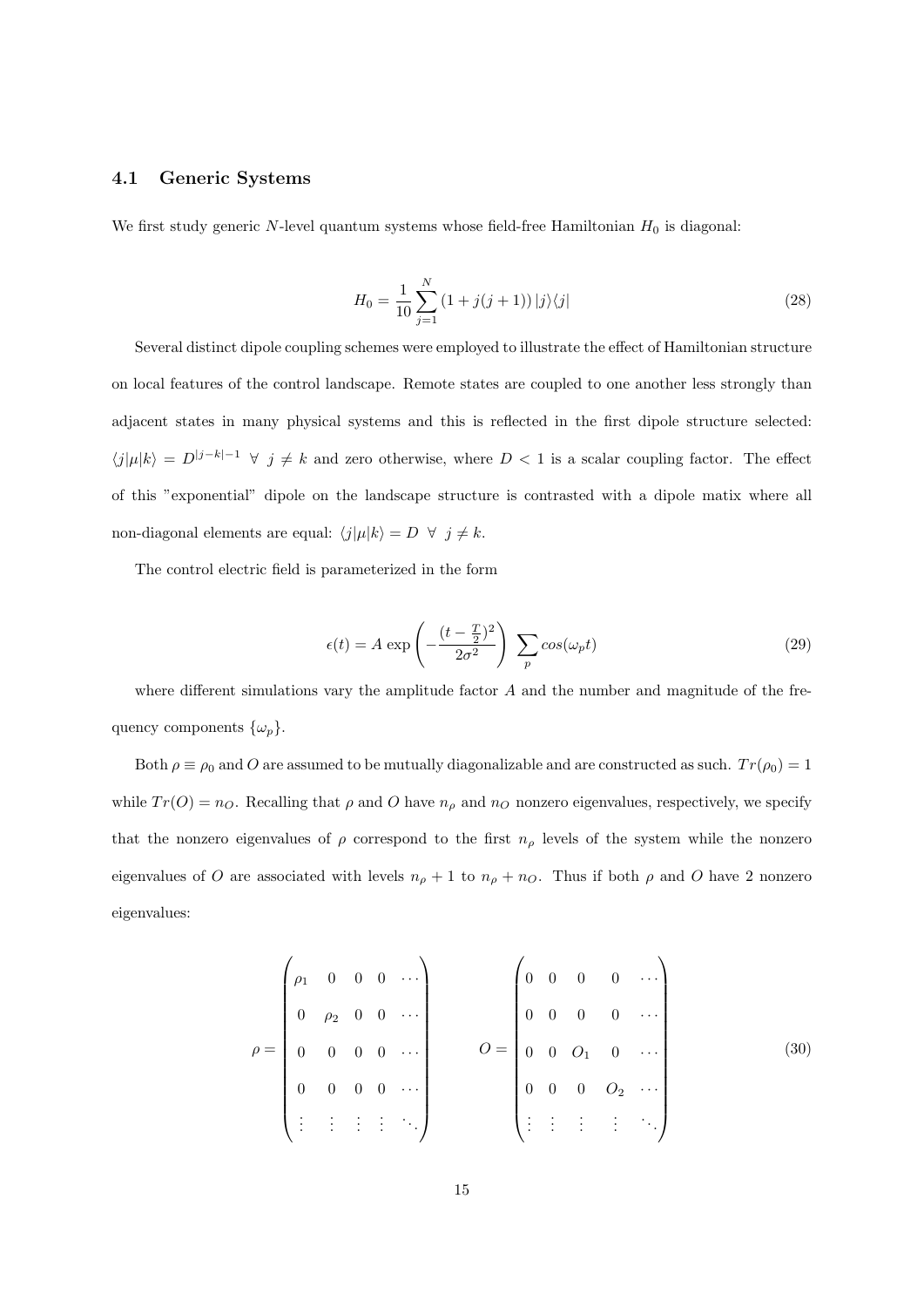## 4.2 Rigid Rotor

We'll treat the diatomic molecule as a rigid rotor with reduced mass  $m$  and interatomic distance  $r$ . In the absence of the electric field, the system follows the Schrodinger equation for a free particle with mass  $\overline{m}$ 

$$
\frac{-\hbar^2}{2m}\nabla^2\Psi(\vec{r}) + V\Psi(\vec{r}) = E\Psi(\vec{r})\tag{31}
$$

where the potential  $V$  is zero due to the rigidity. Its eigenfunctions are the spherical harmonics  $Y^{|M|}_{J}$  $J^{|\mathcal{M}|}(\theta,\phi)$ :

$$
\Psi_J(\theta,\phi) = Y_J^{|M|}(\theta,\phi) = \sqrt{\frac{2J+1}{4\pi} \frac{(J-|M|)!}{(J+|M|)!}} e^{i|M|\phi} P_J^{|M|}(\cos\theta)
$$
\n(32)

where  $P_I^{|M|}$  $J_J^{\text{EM}}$  is the associated Legendre polynomial. The field-free Hamiltonian  $H_0$  is diagonal and its eigenvalues correspond to the energy levels of the system

$$
H_0 = \frac{\hbar^2}{2I} \sum_{J=0}^{N-1} J(J+1)|J\rangle\langle J|
$$
\n(33)

where  $I = mr_e^2$  is the molecular moment of inertia. The selection rules for the system are  $\Delta J = \pm 1$ ,  $\Delta M^z = 0$ ,  $\Delta M^{x,y} = \pm 1$ . We assume that the applied electric field has only a z-component and that the M states are degenerate in energy, i.e., that the Stark effect is negligible. Thus, these states need not be incorporated into our control model. The transition dipole matrix elements are

$$
\langle JM|\mu_z|(J+1)M\rangle = \mu_{perm} \sqrt{\frac{(J+M+1)(J-M+1)}{(2J+1)(2J+3)}}
$$
\n(34)

where  $\mu_{perm}$  is the permanent dipole moment of the molecule.

Both the target observable O and the initial density matrix  $\rho$  are in their diagonal bases. For the former we choose the simple form of a projector  $\hat{O} = |J'\rangle\langle J'|$  onto a target final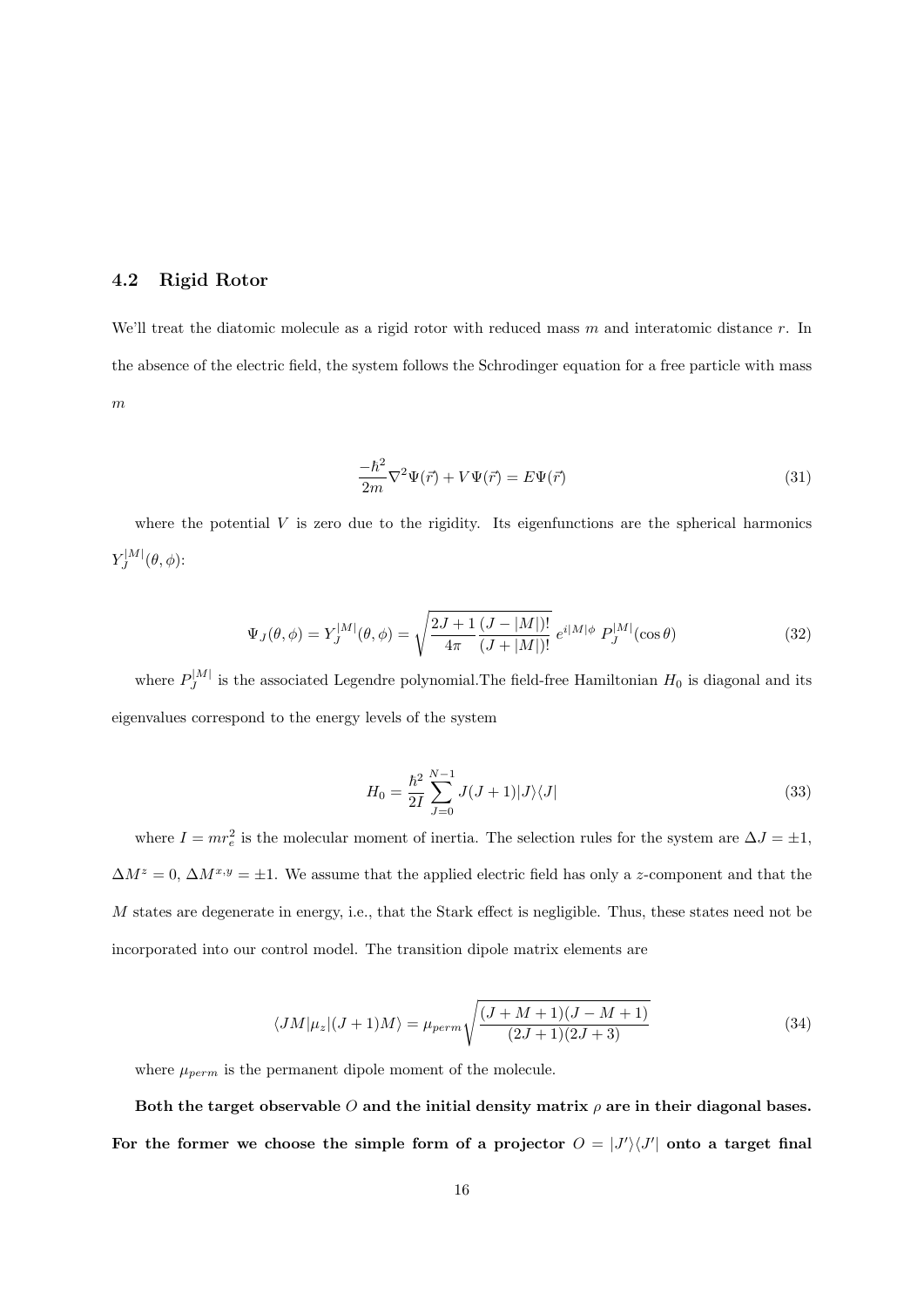state  $|J'\rangle$ . The structure of the density matrix, however, reflects a thermal distribution of states dictated by the Boltzmann relation, where the elements of  $\rho$  correspond to the initial fractional population of the state  $|J\rangle$ :

$$
\rho = \left[ \frac{g_J \exp\left(\frac{-E_J}{k_B T}\right)}{\sum_i g_J \exp\left(\frac{-E_l}{k_B T}\right)} \right] |J\rangle\langle J| \tag{35}
$$

The degeneracy  $g_J = 2J + 1$  due to the M states. It is important to note that since  $E_J = \langle J|H_0|J\rangle$ , the structures of the operators  $H_0$  and  $\rho$  are explicitly coupled in all spectroscopically motivated systems. Thus the magnitude of the  $\rho$  elements varies significantly between different model molecules, for example CO and HCl:

The asymptotic behavior of Equation 35 indicates that in principle, all states possess at least some initial population even at low temperatures. However, the population of many high-energy states is small enough to be insignificant. The cutoff is determined by defining a fraction  $\sigma$  of the population of the most populated state  $J_{max}$ ; states with a smaller initial population than this are considered unpopulated for the purposes of the simulation. The number of significantly populated states depends on both  $H_0$  and temperature, and constitutes a realistic lower bound on the Hilbert space dimension  $N$  of the model system:

Here the black, red, and blue lines represent  $\sigma = 10^{-3}$ ,  $10^{-5}$ , and  $10^{-7}$  respectively. At modest temperatures,  $N$  need be no larger than in the majority of generic simulations. In this paper we set  $\sigma = 10^{-5}$ .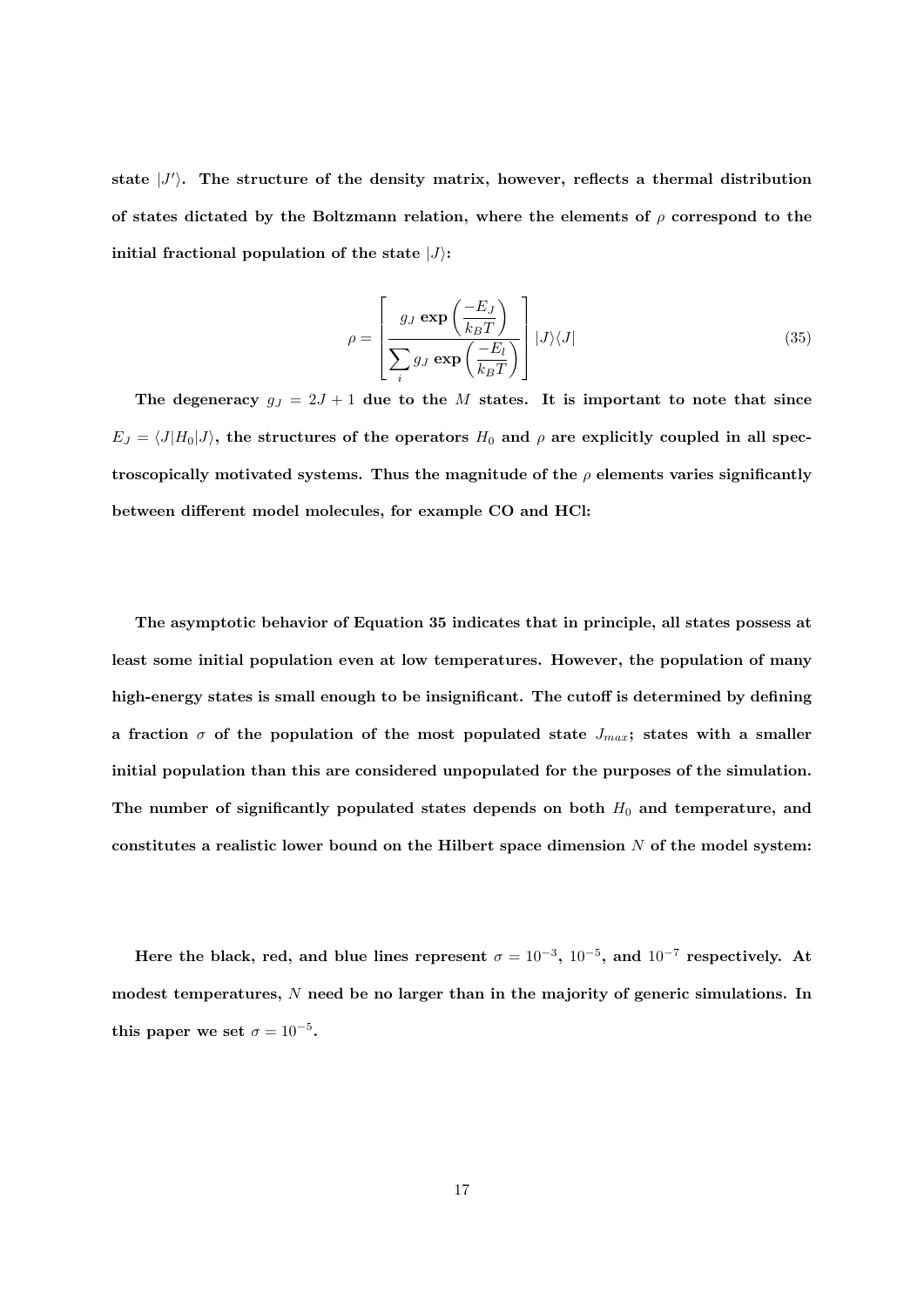## 4.3 Morse Oscillator

The system again obeys Equation 31 except that the potential is no longer zero and only the internuclear coordinate r is relevant. The Morse potential  $V(r - r_e) = D_e (1 - e^{-\beta(r - r_e)})^2$ , an excellent approximation of the ground electronic state behavior of a vibrating diatomic molecule, is employed.  $D_e$  is the dissociation energy,  $\omega_0$  is the characteristic angular frequency of the oscillator, and  $\beta = \omega_o \sqrt{\frac{m}{2D_e}}$ . Its eigenfunctions are

$$
\Psi_{\nu}(r - r_e) = \sqrt{\frac{\beta (2K - 2\nu)\nu!}{\Gamma(2K - \nu + 1)}} e^{-z/2} z^{K - \nu} L_{\nu}^{(2K - 2\nu)}(z)
$$
\n(36)

where  $(K+1/2)^2 = 2mD_e/\hbar^2\beta^2$ ,  $z = (2K+1)e^{-\beta(r-r_e)}$ , and the  $L_{\nu}^{(\alpha)}$  are the generalized Laguerre polynomials.  $H_0$  is again in its diagonal basis with elements corresponding to the system energy levels:

$$
H_0 = \sum_{\nu=0}^{N-1} \left[ \hbar \omega_o \left( \nu + \frac{1}{2} \right) - \frac{\hbar^2 \omega_o^2}{4D_e} \left( \nu + \frac{1}{2} \right)^2 \right] |\nu\rangle\langle\nu| \tag{37}
$$

Unlike the rigid rotor model, the Morse potential exhibits no strict selection rule; transitions  $\Delta \nu =$  $\pm 2, \pm 3, \ldots$  are only weakly forbidden. The simplest method to compute the dipole matrix elements is direct integration over the Morse eigenfunctions:  $\langle \nu | \mu(r) | \nu' \rangle = \int \Psi_{\nu} \mu(r) \Psi_{\nu'} dr$ . An equivalent analytical solution has been obtained [33] for elements of the dipole function  $\mu(r) = q(r-r_e+x_0) \exp(-(r-r_e+x_0))$  $r_e)/x_1$ ):

$$
\langle \nu | \mu(r) | \nu' \rangle = \frac{\mu_{perm} \mathcal{N}_{\nu} \mathcal{N}_{\nu'}}{\beta r_e} \frac{\Gamma(2K - 2\nu' + 1) \Gamma(2K - 2\nu + 1)}{(2K + 1)^{\xi} \Gamma(2K - \nu' + 1)} \sum_{n=0}^{\nu} A_n \tag{38}
$$

$$
A_n = \frac{(-\nu)_n}{n!} \frac{\Gamma(2K - \nu - \nu' + n + \xi)\Gamma(\nu - n + 1 - \xi)}{\Gamma(2K - 2\nu + n + 1)\Gamma(\nu - \nu' - n + 1 - \xi)}
$$
  
 
$$
\times [\psi(\nu - n + 1 - \xi) - \psi(2K - \nu - \nu' + n + \xi) - \psi(\nu - \nu' - n + 1 - \xi) + \ln(2K + 1) + \beta x_0]
$$
 (39)

$$
\mathcal{N}_{\nu} = \sqrt{\frac{(2K - 2\nu)\Gamma(2K - \nu + 1)}{\nu! \Gamma(2K - 2\nu + 1)^2}}
$$
(40)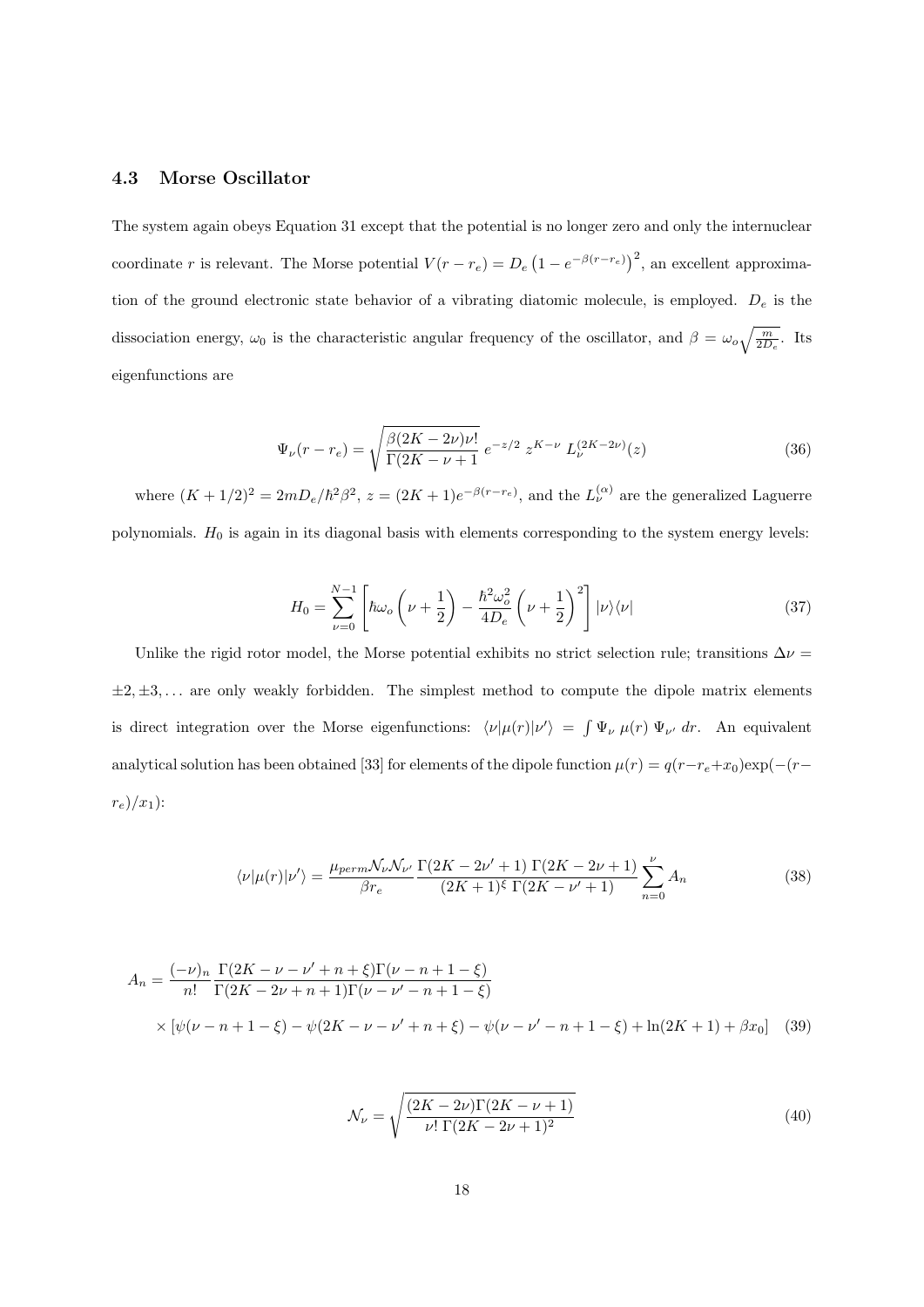where  $\xi = 1/\beta x_1$  and  $(-\nu)_n = \Gamma(-\nu + n)/\Gamma(-\nu)$  is the Pochhammer symbol. The parameters  $x_0$ and  $x_1$  can be fit to experimental data.

As in Section 4.2, the observable  $\hat{O} = |\nu\rangle\langle\nu'|$  is a pure-state projector.  $\rho$  is obtained using Equation 35, with the modification that  $g_{\nu} = 1$ . Due to the larger energy spacing in vibrational spectroscopy, far fewer vibrational states are thermally populated at a given temperature than in the rotational model. This disparity between the rank-deficiency of  $\rho$  in the vibrational and rotational cases will be shown to directly influence the local landscape structure. Furthermore the Morse oscillator, unlike the rigid rotor, has a finite number of bound states equal to the integer part of K. As molecular dissocation is not incorporated into this model,  $N \ll K$  to ensure that the unitary evolution of the system does not impinge on the dissociative regime. This will be verified numerically.

#### 4.4 Rotating Morse Oscillator

In the approximation employed in this work, the eigenfunctions of the rotating oscillator are be separated into a product of the rotational and vibrational eigenfunctions previously derived for the rigid rotor and the Morse oscillator:

$$
\Psi_{\nu J}(r,\theta,\phi) = \frac{1}{r} \Psi_J(\theta,\phi) \Psi_{\nu}(r-r_e)
$$
\n(41)

Consequently the energy of the rotating Morse oscillator can be approximated as the sum of the rotational and vibrational energies. The model quantum system will incorporate multiple vibrational states and their rotational substates. The number of rotational sublevels is infinite, but the strict selection rule described in Section 4.2 indicates that states whose rotational quantum number is much larger than that of the highest initiallypopulated state are very unlikely to become populated during the unitary system evolution at each search step. Therefore we approximate the infinite rotational sublevels with the  $N_J$  lowest-energy sublevels, where  $N_J \gg n_\rho$ . The field-free Hamiltonian is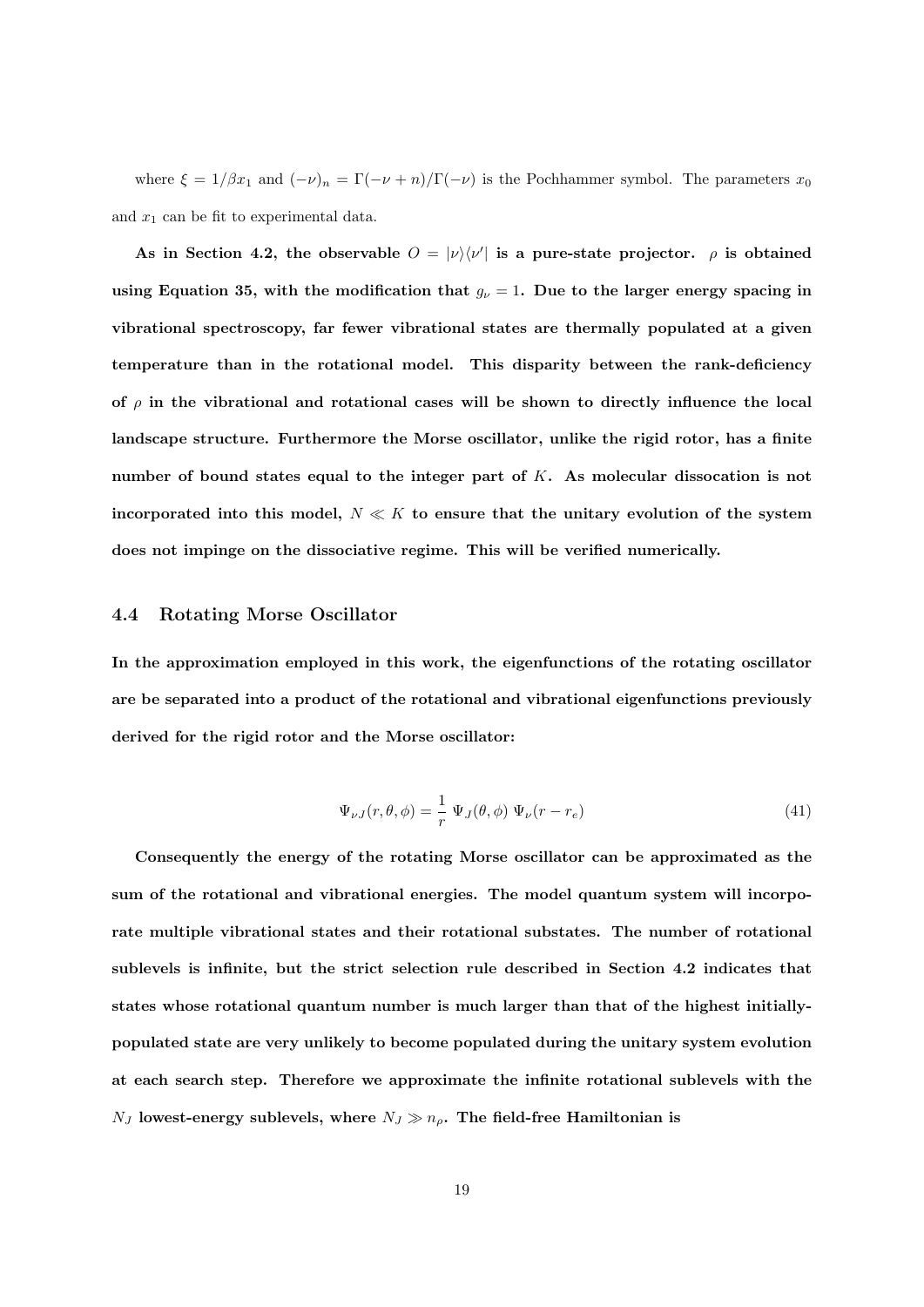$$
H_0 = \sum_{\nu=0}^{N_{\nu}-1} \sum_{J=0}^{N_J-1} \left[ \frac{\hbar^2}{2I} J(J+1) + \hbar \omega_o \left( \nu + \frac{1}{2} \right) - \frac{\hbar^2 \omega_o^2}{4D_e} \left( \nu + \frac{1}{2} \right)^2 \right] |J\nu\rangle\langle J\nu| \tag{42}
$$

where our model includes  $N_{\nu}$  vibrational states and the overall Hilbert space dimension of the system is  $N = N_J \times N_{\nu}$ .

Equation 41 implies that the transition dipole moment is also separable, so both selection rules separately observed observed for the rotor and oscillator models ( $\Delta J = \pm 1$ ,  $\Delta \nu =$  $\pm 1, \pm 2, \pm 3, \ldots$ ) are obeyed. As in the case of the rigid rotor, we assume that the electric field has only a  $\boldsymbol{z}$  component:

$$
\langle \nu J | \mu(r) | \nu' J' \rangle = \int \Psi_{\nu J}^* \mu_z(r,\theta) \Psi_{\nu' J'} d\tau \tag{43}
$$

$$
= \int \frac{1}{r^2} \Psi_{\nu} \Psi_{J}^* \mu_z(r,\theta) \Psi_{\nu'} \Psi_{J'} d\tau
$$
\n(44)

And since  $\mu_z(r, \theta) = \mu(r) \cos \theta$  and  $d\tau = r^2 \sin \theta \, d\theta \, d\phi$ :

$$
\langle \nu J | \mu(r) | \nu' J' \rangle = \int \mu(r) \, \Psi_{\nu} \, \Psi_{\nu'} dr \, \iint \sin \theta \, \cos \theta \, \Psi_J^* \, \Psi_{J'} \, d\theta \, d\phi \tag{45}
$$

Thus the rovibrational dipole matrix elements can be directly computed using the rigid rotor and Morse eigenfunctions described in previous sections.

In this model, our objective is population transfer into a target vibrational state  $|\nu'\rangle$ without regard to the ultimate rotational excitation; correspondingly, the observable operator has the form

$$
O = \sum_{J=0}^{N_J - 1} |J\nu'\rangle\langle J\nu'| \tag{46}
$$

while the density matrix again follows Equation 35 with  $g_{J\nu} = 2J + 1$ .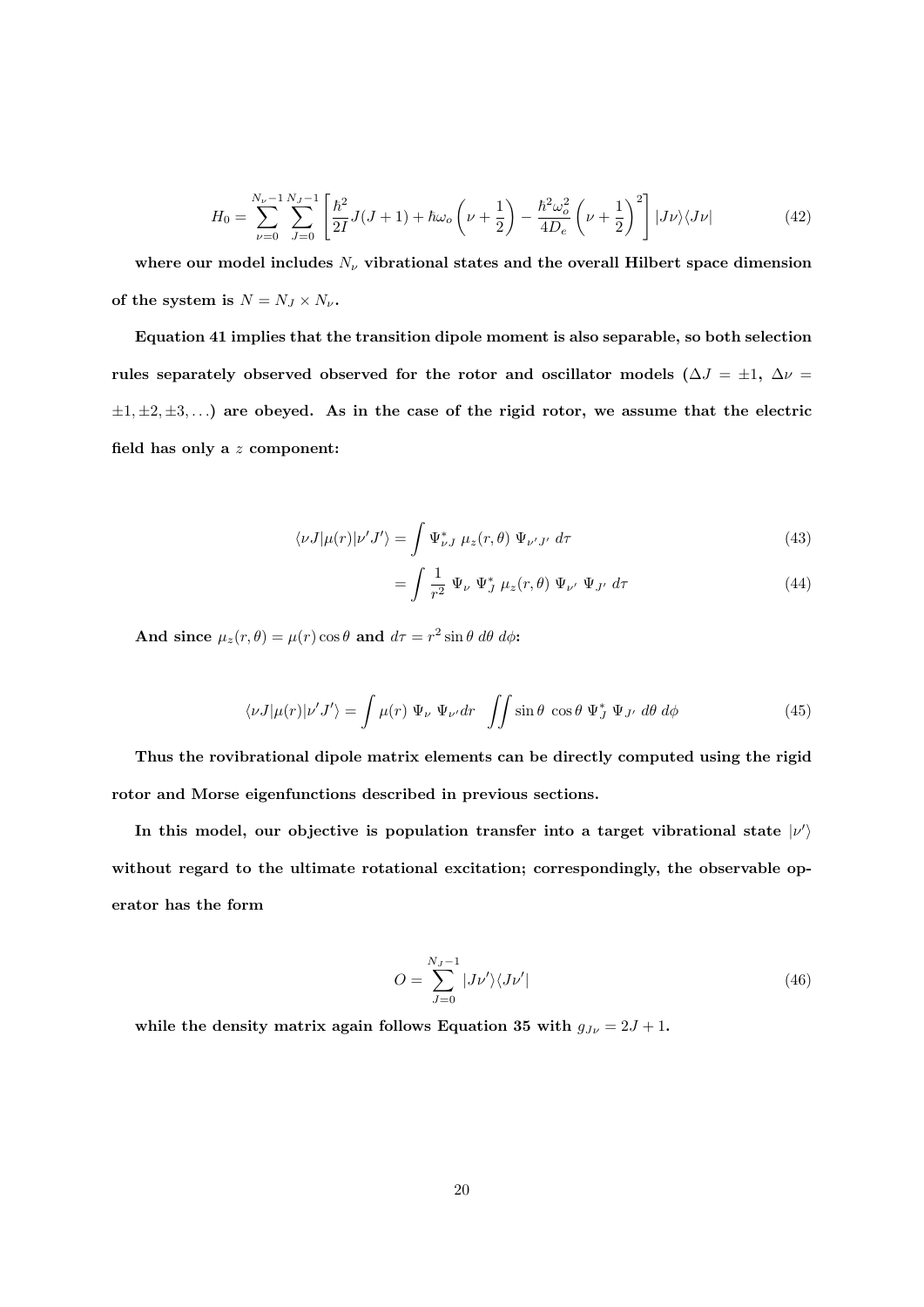#### 4.5 Spectral Notation

Optimizations employing the generic Hamiltonians require a choice of structure for both  $\rho$  and O, while in the spectroscopically-motivated quantum systems the structure of  $\rho$  depends on the Hamiltonian itself. However, in both cases the spectral details of these operators can be complex. In this paper, therefore, we employ a shorthand notation to denote the number and degeneracy of the eigenvalues of  $\rho$  and O. Only the nonzero elements of  $\rho$  and O are specified, with the remainder of each spectrum implicitly understood to be zero. In the  $(m_i : n_j)$  notation, the index m represents the number of distinct nonzero eigenvalues of the density matrix, and  $i$  is the degree of degeneracy of these eigenvalues. Similarly,  $n$  and j respectively represent the number and degeneracy of the distinct nonzero eigenvalues of the observable. For example, a 10-level system with a  $(3_3:4_2)$  structure has a density matrix with three distinct nonzero eigenvalues (each of degeneracy 3) and one zero eigenvalue; the target observable has four nonzero eigenvalues (each of degeneracy 2), and one doubly-degenerate zero eigenvalue. Although this notation only encompasses spectral structures in which all nonzero eigenvalues are of identical degeneracy, it can be generalized to include all possible spectral structures. In a  $(1<sub>6</sub>2<sub>2</sub>: 2<sub>1</sub>1<sub>4</sub>)$  system, for example, the density matrix possesses one six-fold degenerate nonzero eigenvalue and two doubly degenerate nonzero eigenvalues, while the target observable possesses two nonzero, nondegenerate eigenvalues and one fourfold degenerate nonzero eigenvalue. For the great majority of simulations, however, the behavior of the  $(m_i : n_j)$  subclass was found to capture the essential features of the search effort scaling.

#### 4.6 Classification of Control Systems

Many of the landscape features that directly affect the behavior of a search trajectory over the observable control landscape are related to the spectral details of the operators  $\rho$  and O. The generic and molecular control systems described in the previous sections are selected to sample a wide range of physically relevant spectral structures from the near-infinite set of possible systems. For the purposes of the present analysis, we divide the observable simulations into three categories according to their predicted behavior with respect to the required computational resources for optimizations as well as the metrics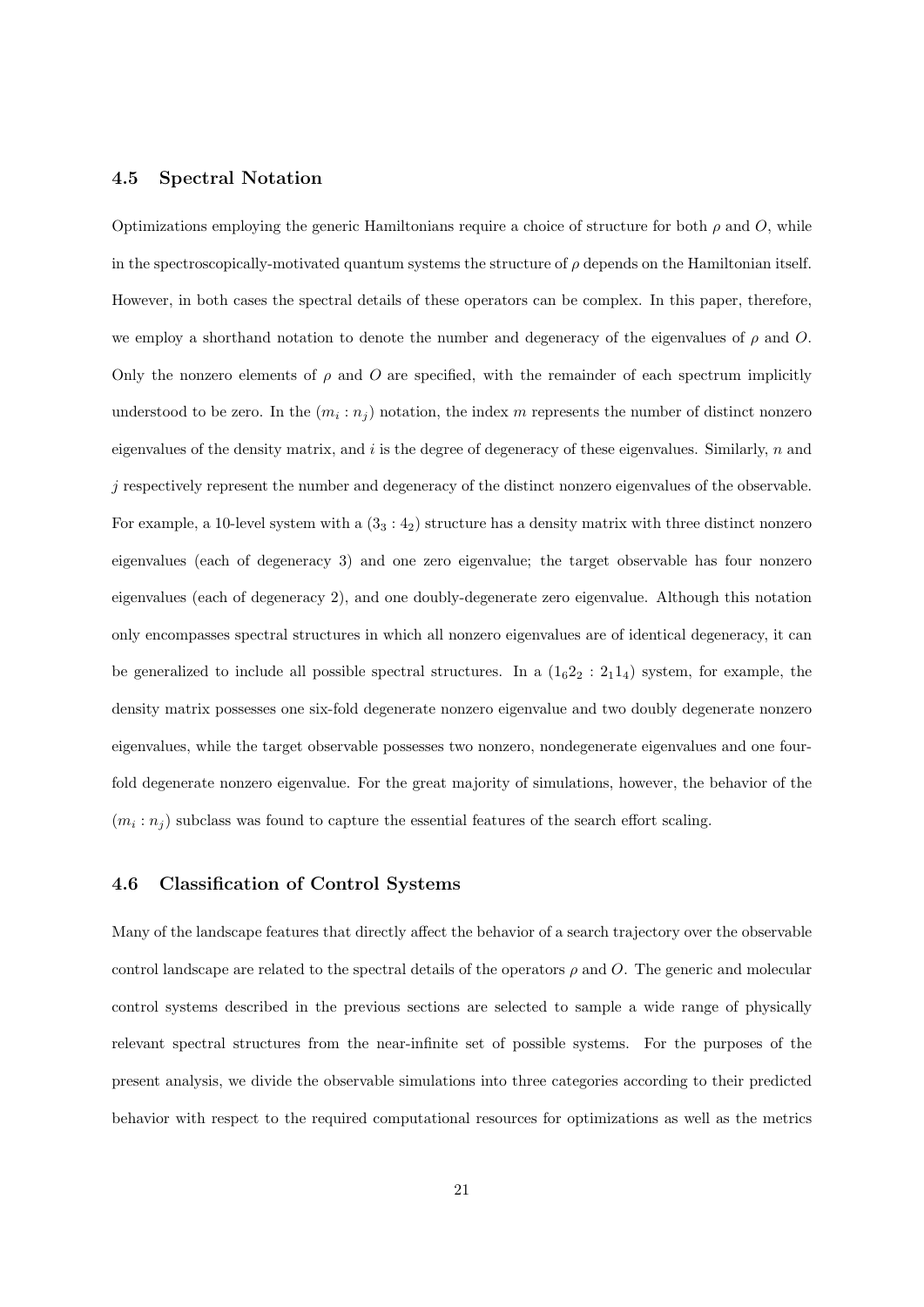in Section 3. The simplest observable simulations involve  $\rho$  and O that are both pure-state projectors, corresponding to optimizing a transition between two system states. The generic  $1_1 : 1_1$  systems fall into this category, as does the Morse model system at temperatures low enough to limit all initial population to the ground state. Since the nonzero spectral components are invariant to  $N$ , computational effort is not expected to scale with system dimension. The second category of observable control system include all  $\rho$  and O that possess some degree of degeneracy but are not pure-state projectors. Since multiple rotational levels are thermally populated at all but the lowest temperatures, the rigid rotor and rotating Morse models fall into this category, as well as  $(m_i : n_j)$  systems where  $m, n \lt N$ . The third category correspond to full rank  $\rho$  and  $O$ ; since no common spectroscopic model involves such spectral structures, generic  $N_1 : N_1$  systems were introduced. Scaling of computational effort with N is expected for these systems. Subsequently these three categories are referred to as A, B, and C respectively.

As described in Section 3, a well-conditioned Gramian matrix is expected to correspond to optimization trajectories in which dynamic effects are minimized and convergence is achieved quickly. This hypothesis is tested by examining systems from class C with dipole matrices of differing sparsity since this is connected to Gramian condition number. However, this correlation may be attenuated by the presence of significant degeneracy in the operators  $\rho$  and O. Quantum systems in which J depends on only a portion of the propagator  $U(T)$  may be partially or entirely insensitive to the spectral structure of the Gramian. Study of class A control systems should indicate whether this is also true, while study of the various class B systems may show whether specific spectral characteristics of  $\rho$  and O cause the search trajectories to approach either extreme.

# 5 Computational Effort and Resource Scaling

#### 5.1 Generic Systems

The mean search efforts reported arise from sample sizes of 20 optimizations; among the optimizations in each sample,  $H_0$ ,  $\mu$ , field fluence and bandwidth, and the spectral structure of  $\rho$  and O are the same. The initial field amplitudes and frequencies and the eigenvalues of  $\rho$  and  $O$  are generated quasi-randomly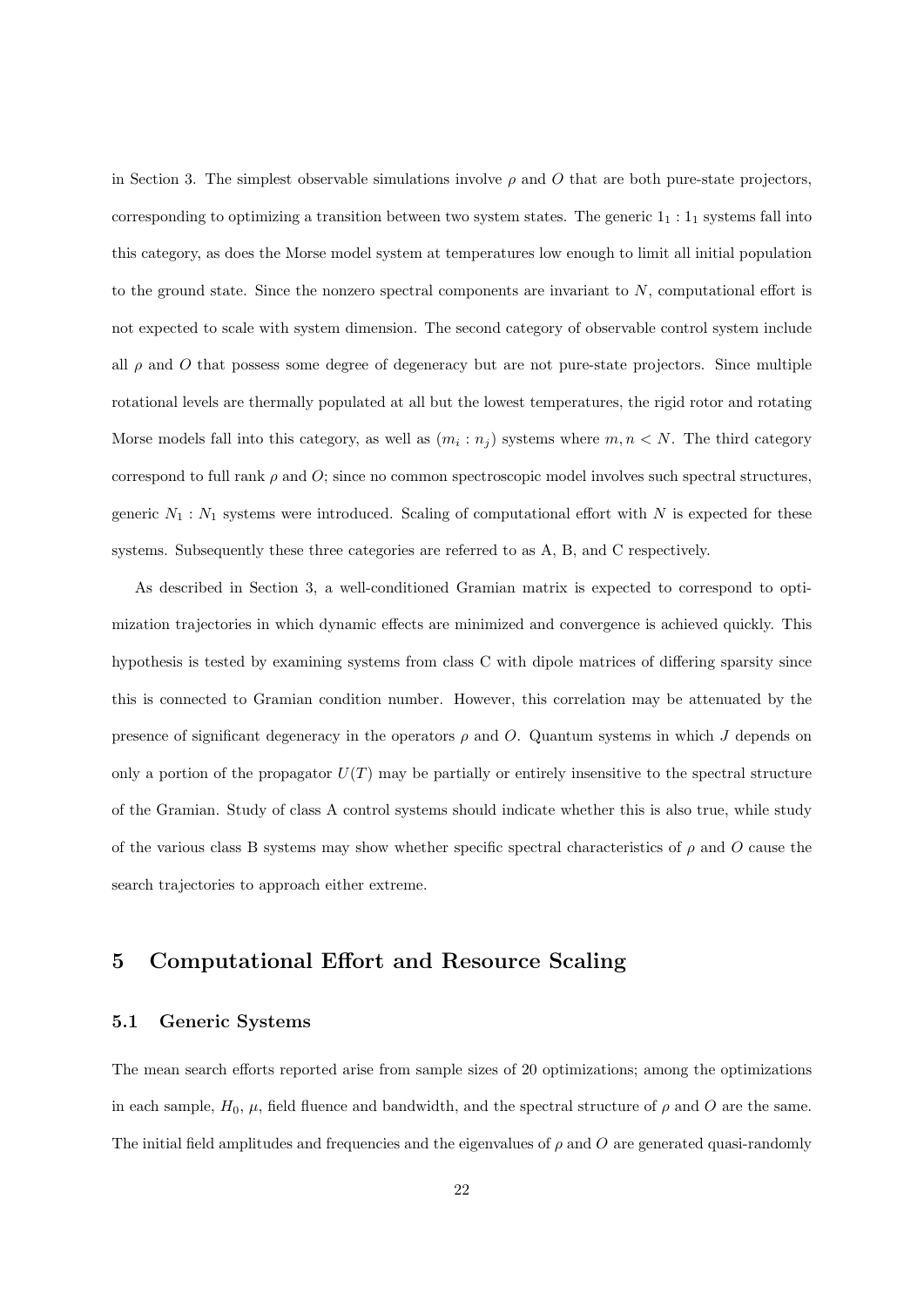in order to abide by the above constraints.

#### 5.1.1 Degenerate Cases

The dynamic optimizations of systems in which  $\rho$  and O possess significant degeneracy took place in several steps, over which the algorithm and physical parameters of the optimization were varied. Initial optimizations were performed using a simple fixed step RK4 algorithm with  $T = 300$ , 2048 time points, initial field fluence = 10, bandwidth = [0,1], and dipole dropoff rate  $D = 0.9$  on  $(m_1 : n_1)$  spectral structures for  $N =$  multiples of 5 up to  $N = 40$ , and only for  $1 \leq m, n \leq 3$ . The limitations of the fixed step-size algorithm made it impractical to proceed to more complex spectral structures. However, flat scaling with respect to  $N$  is clearly observed and the correlation between search effort and the parameter  $\min[m, n]$  (also observed in kinematic simulations) is apparent as well. As the vertical axis is logarithmic, the search effort appears to grow quadratically or exponentially with  $\min[m, n]$ .

Optimizations were also performed using the variable step RK4 algorithm, similar to those above but for  $1 \leq m, n \leq 6$ , and  $N \leq 20$ . The results are comparable to the fixed step simulations except that the correlation between search effort and  $\min[m, n]$  appears approximately linear.

The most recent variable step simulations vary from those above in two significant respects; the bandwidths of the initial fields correspond to the largest transition frequencies possible given the spectral structure of  $\rho$  and O, and the trace of the observable is normalized to n (the number of nonzero eigenvalues in O) rather than to 1. The final time for each optimization was also reduced to  $T = 100$  to better resolve the higher field frequencies and permit larger systems to be optimized. However, they exhibit the same scaling and relative effort as the other variable step studies.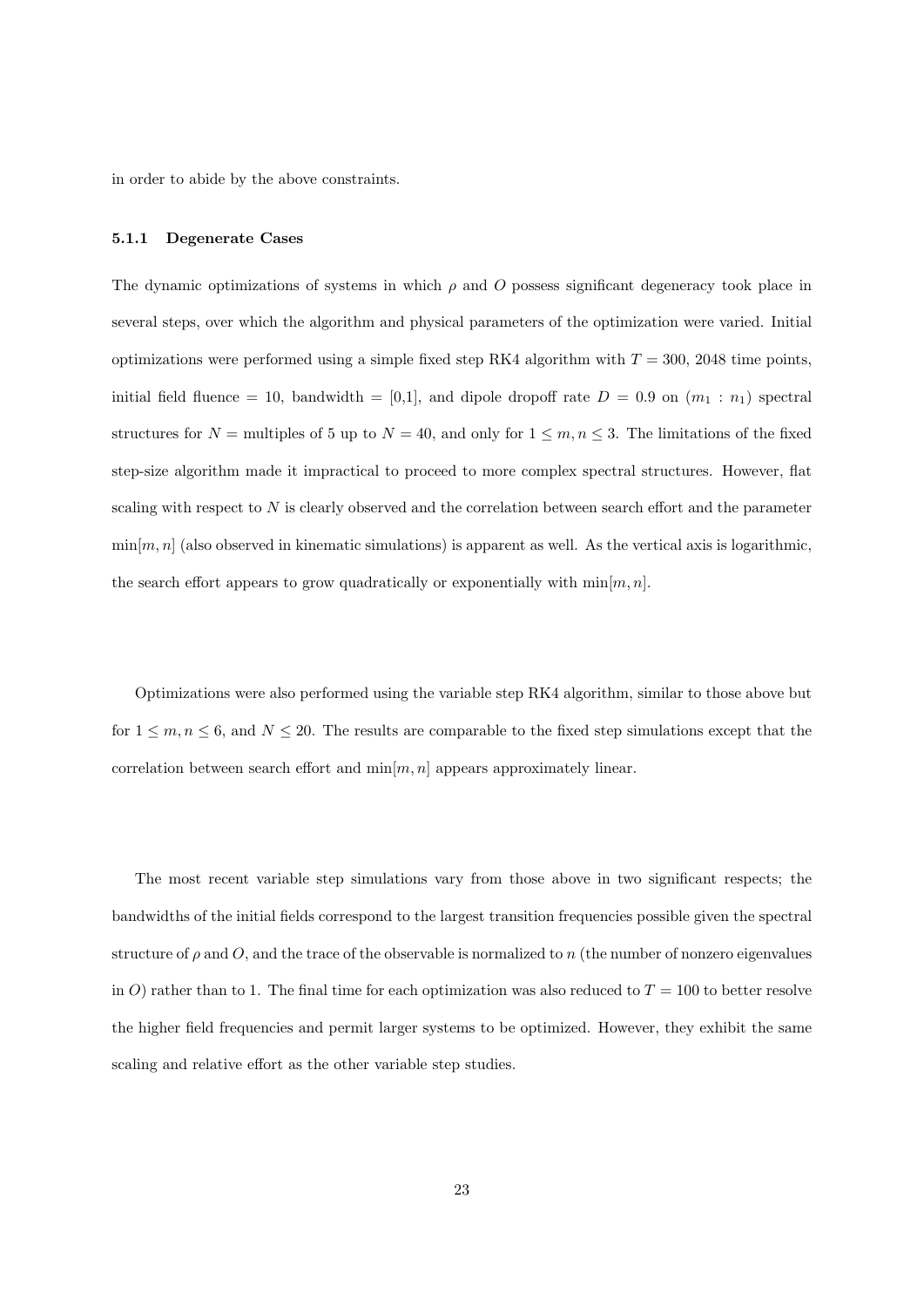A number of variantions on this last series of simulations have yielded the same qualitative dependence of search effort on the structure of  $\rho$  and O. Imparting a random sign to each of the dipole elements:

and rendering all dipole matrix elements identical (rather than allowing them to decrease exponentially with distance from the main diagonal):

all yielded virtually the same scaling behavior and relative search effort. Limiting the bandwidth of the initial electric field to the interval [0,1] rather than an interval of frequencies equal in energy to the largest transition between nonzero eigenvalues of  $\rho$  and O:

yielded similar qualitative behavior, but unsurprisingly the search effort for the less-degenerate cases was somewhat increased as the initial field lacked frequencies capable of stimulating key system transitions. Similar overall increases in search effort were observed when a varying proportion of dipole elements were reduced to zero; however, elimination of 25% (left) or 50% (right) of the dipole elements

do not greatly alter the overarching dependence of search effort on the spectra of  $\rho$  and O. Doubling the number of nonzero eigenvalues in the spectra of  $\rho$  and O by rendering each eigenvalue twofold degenerate increases the search effort:

However, it appears from this limited sample of simulations that the resulting effort is less than what would be observed when optimizing systems whose spectra include an equivalent number of nondegenerate eigenvalues.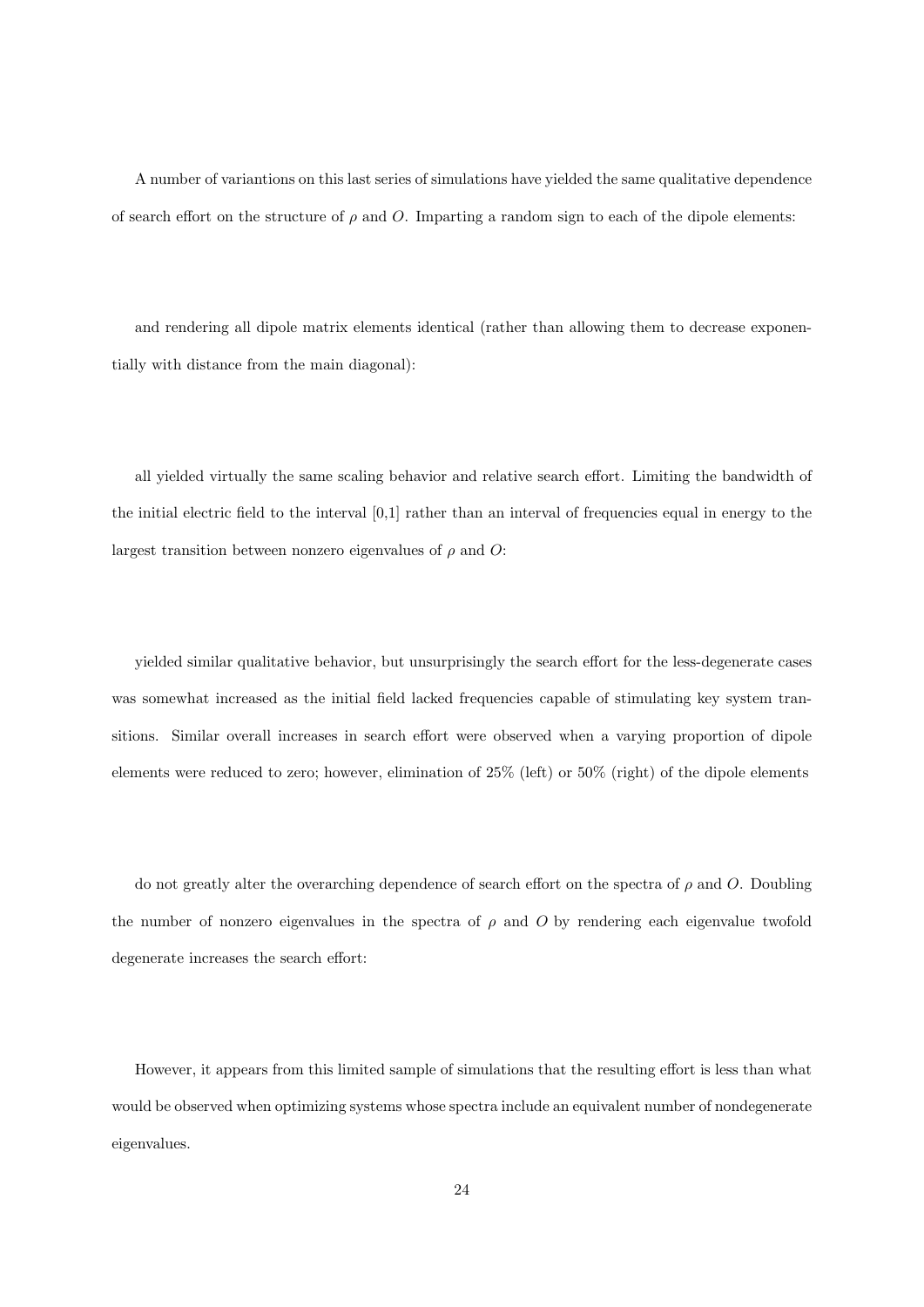All the simulations indicate that invariance of the nonzero parts of the  $\rho$  and O spectra to N eliminates all scaling, and that the qualitative behavior of these degenerate cases is quite robust with respect to changes in the physical parameters involved. Thus, the conclusions drawn in this section will focus on the factors that influence the relative search effort of these cases. The spectral structure of  $\rho$  and O plays a role very similar to the kinematics, but the nature of the correlation depends on the algorithm used. Other physical parameters such as the bandwidth of the initial field and the magnitude of the O eigenvalues have no noticeable effect. In particular, the parameters specific to dynamic simulations play a minor role at most, suggesting that the search effort corresponding to these systems is almost wholly dictated by kinematic factors.

#### 5.1.2 Nondegenerate Cases

In light of the above simulations' similarity to the previous kinematic study, it seems likely that systems in which the non-trivial spectral elements of  $\rho$  and O do depend on N will exhibit search effort scaling of some kind. Simulations in which both  $\rho$  and O are fully nondegenerate were performed to explore this issue. As in the previous section, the dependence of this scaling on various physical parameters will be explored. No optimizations employing the fixed step algorithm were performed due to the greater computational demands of the nondegenerate spectral structures.

In order to determine the effect of the dipole structure on the scaling of these nondegenerate systems, optimizations using both the flat and exponential dipole types described earlier were performed, varying the dipole parameter D in both cases. N ranged from 4 to 20 in multiples of 4 with an initial field fluence  $=$ 10 and bandwidth  $[0, f_{1\to N}], f_{1\to N}$  being the frequency of the largest possible system transition. Results so far indicate that the flat dipole (solid lines) induces roughly linear scaling while the exponential dipole (dotted line) results in scaling of quadratic order or above.

Simulations on systems with different size  $N$  and final time  $T$  were performed for initial field fluences ranging from  $10^{-8}$  to  $10^3$ . They indicate that a large initial fluence increases the search effort, but that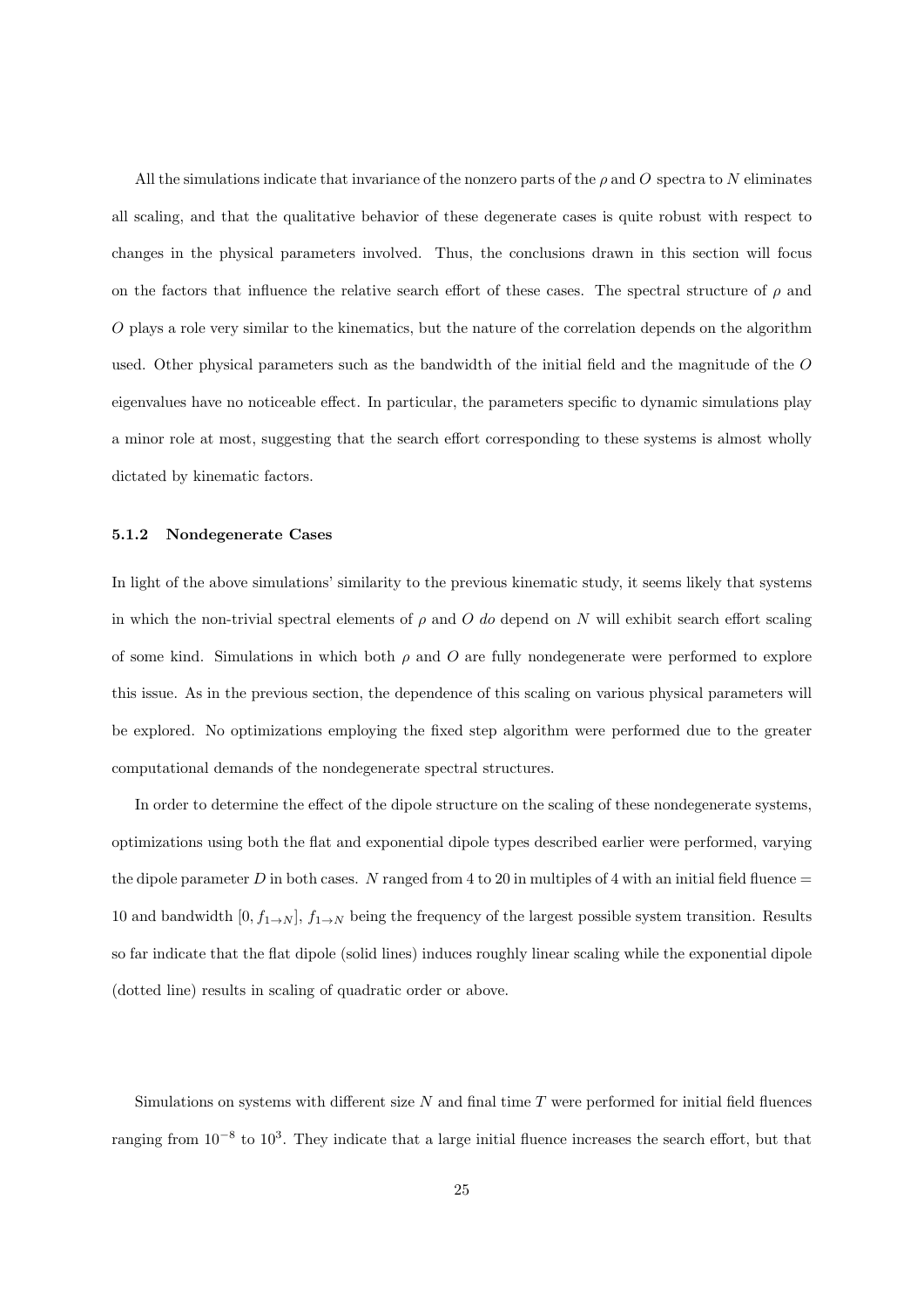very low initial fluence doesn't increase the effort substantially.

However, the optimization must ultimately achieve a certain minimum fluence in order to reach the landscape maximum. This required minimum fluence  $f_{min}$  grows as N increases and as T decreases, but is remarkably constant as a function of the initial fluence.

Overall, the nondegenerate simulations present a less "kinematic" picture than the degenerate ones. The dipole structure has a large effect on scaling, though the initial field fluence only has an effect when it's very large.

# 6 Landscape Analysis

??

# 7 Conclusion

It appears that many of the effects of the  $\rho$  and O spectral structure on search effort are similar to the kinematic results, so many of these conclusions will mirror those in the kinematic manuscript. So far the dependence on the dynamic physical parameters is intuitive also. The scaling behavior of the degenerate generic systems with respect to the spectra of  $\rho$  and O is consistent over a wide range of physical parameters.

# References

- [1] M. Artamanov, H. Rabitz, Chem. Phys. 305, 213-222 (2004)
- [2] W. Jakubetz, E. Kades, J. Manz, J. Phys. Chem. 97, 12609-12619 (1993)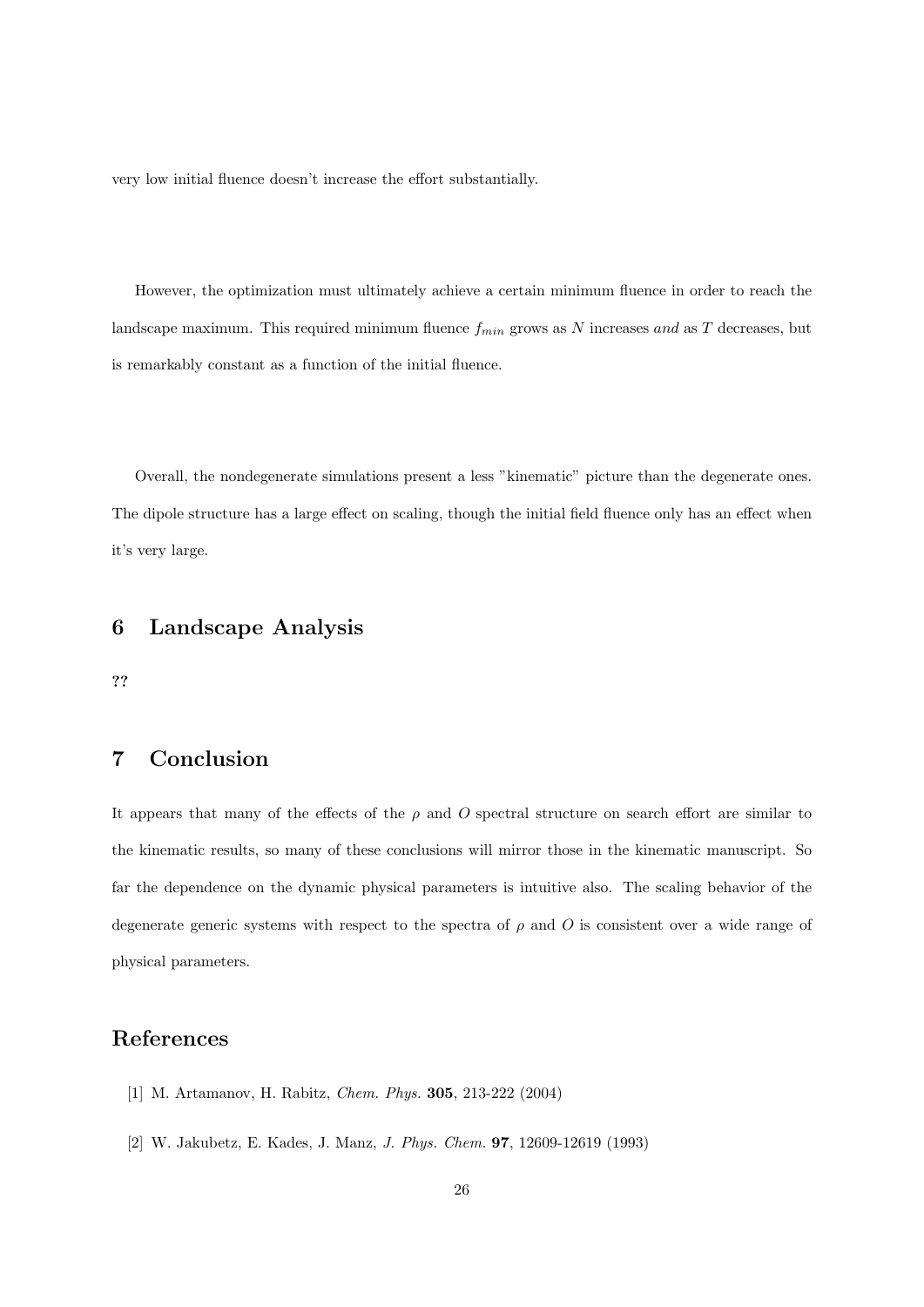- [3] W. Zhu, H. Rabitz, J. Chem Phys. 108, 1953 (1998)
- [4] J. Palao, R. Kosloff, Phys. Rev. Lett. 89, 188301 (2002)
- [5] J. Palao, R. Kosloff, Phys. Rev. A 68, 062308 (2003)
- [6] K. Young, M. Sarovar, R. Kosut, B. Whaley, Phys. Rev. A 79, 062301 (2009)
- [7] A. Assion, T. Baumert, M. Bergt, T. Brixner, B. Kiefer, V. Seyfried, M. Strehle, G. Gerber, Science 282, 919-922 (1998)
- [8] M. Bergt, T. Brixner, B. Kiefer, M. Strehle, G. Gerber, J. Phys. Chem. A 103, 10381-10387 (1999)
- [9] S. Vajda, A. Bartelt, E. Kaposta, T. Leisner, C. Lupulescu, S. Minemoto, P. Rosendo-Francisco, L. Woste, J. Chem. Phys. 267, 231-239 (2001)
- [10] V. Prokhorenko, A. Nagy, S. Waschuk, L. Brown, R. Birge, R. Miller, Science 313, 1257 (2006)
- [11] R. Bartels, S. Backus, E. Zeek, L. Misoguti, G. Vdovin, I. Christov, M. Murnane, H. Kapteyn, Nature 406, 164-166 (2000)
- [12] D. Reitze, S. Kazamias, F. Weihe, G. Mullot, D. Douillet, F. Auge, O. Albert, V. Ramanathan, J. Chambaret, D. Hulin, and P. Balcou, Opt. Lett. 29, 86-88 (2004)
- [13] T. Pfeifer, R. Kemmer, R. Spitzenpfeil, D. Walter, C. Winterfeldt, G. Gerber, C. Spielmann, Opt. Lett. 30, 1497-1499 (2005)
- [14] C. Bardeen, V. Yakovlev, K. Wilson, S. Carpenter, P. Weber, W. Warren, Chem. Phys. Lett. 280, 151-158 (1997)
- [15] T. Hornung, R. Meier, M. Motzkus, Chem¿ Phys. Lett. 326, 445-453 (2000)
- [16] T. Brixner, N. Damrauer, P. Niklaus, G. Gerber, Nature 414, 57-59 (2001)
- [17] J. Herek, W. Wohlleben, R. Cogdell, D. Zeidler, M. Motzkus, Nature 417, 533-535 (2002)
- [18] A. Efimov, M. Moores, N. Beach, J. Krause, and D. Reitze, Opt. Lett. 23, 1915-1917 (1998)